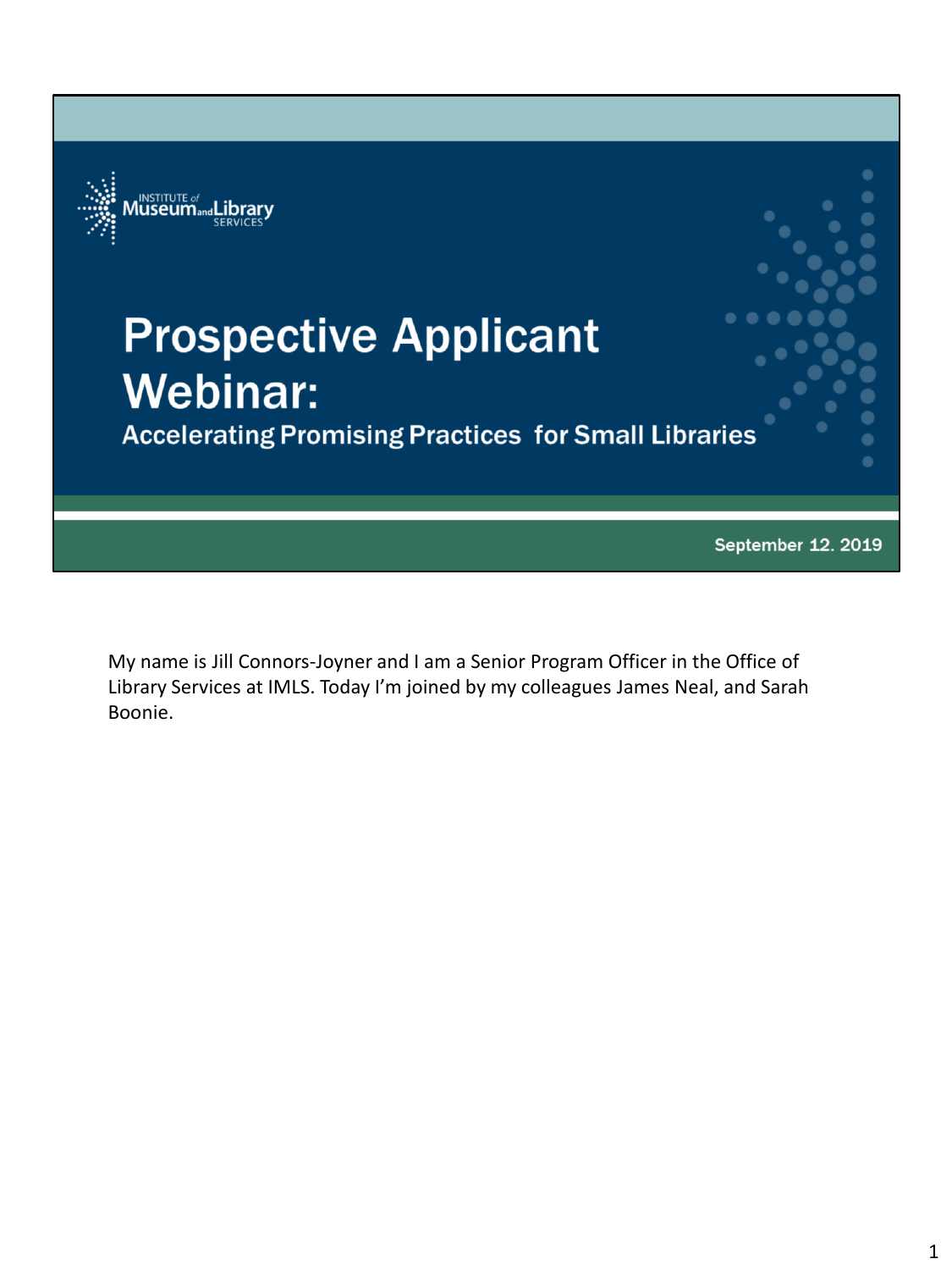### What We Will Cover Today

- IMLS, the Strategic Plan and its strategic priorities
- Program overview: Accelerating Promising Practices for Small Libraries (APP)
- Eligibility requirements
- Project categories
- Application process
- Advice for applicants
- Q&A

Today we will briefly go over IMLS and its strategic priorities and provide an overview of the APP grant initiative.

We will also review eligibility criteria, the project categories, take you through the application process, and give you some tips. We'll have some time at the end of the webinar for Q&A.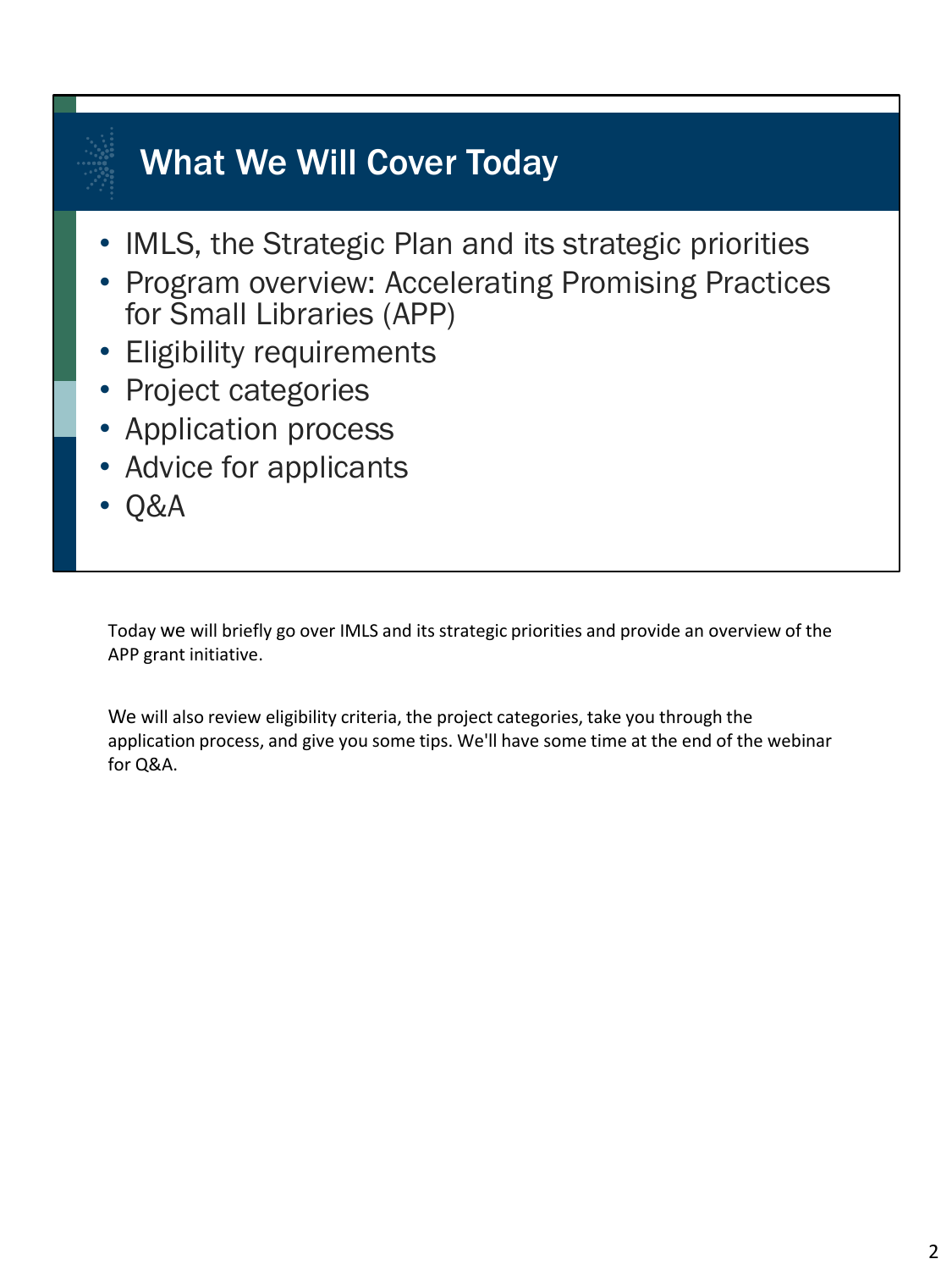

# IMLS Strategic Plan and Priorities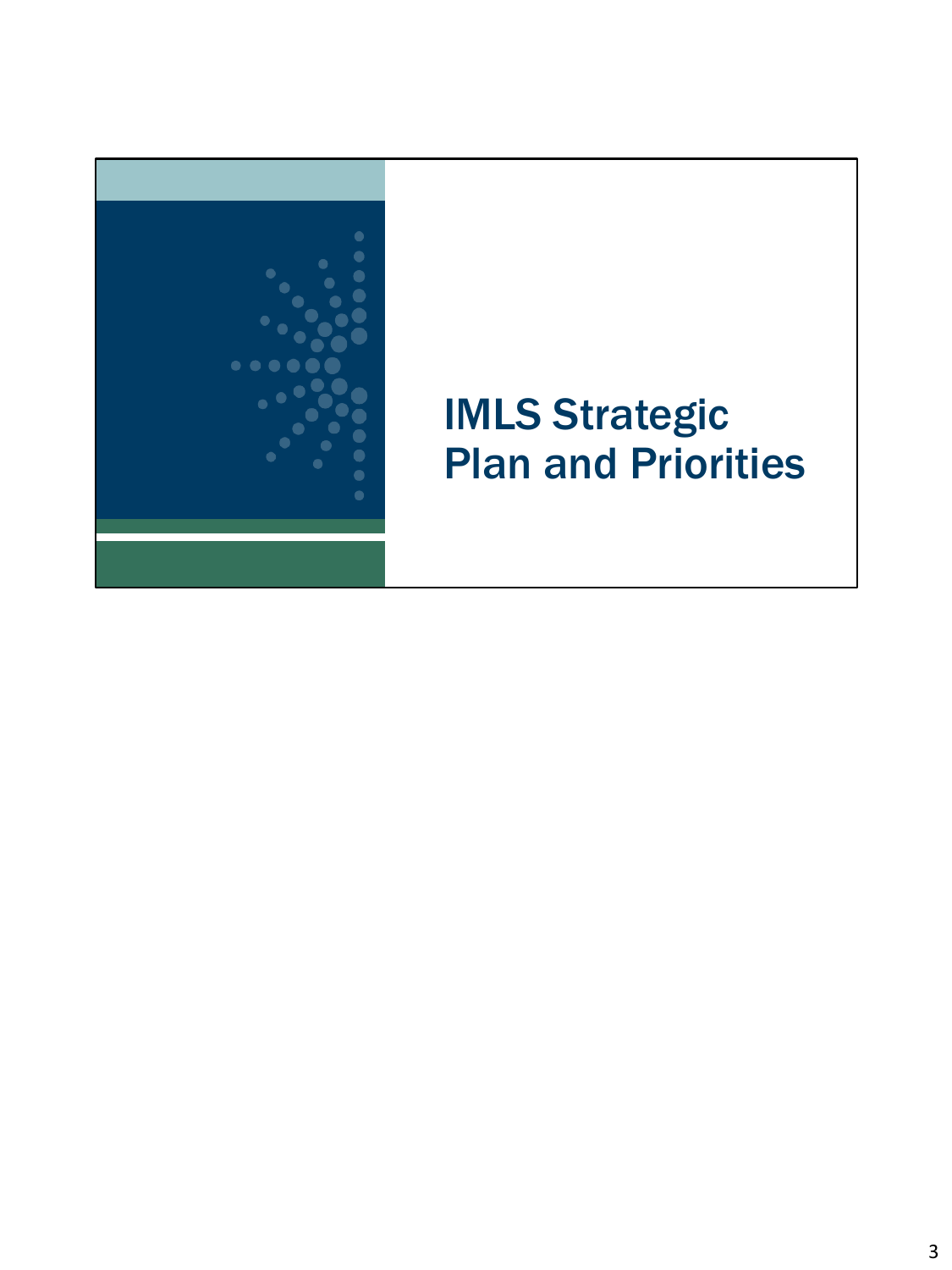## What is IMLS?

- **Who are we?** IMLS is an independent grantmaking agency and the primary source of federal support for the nation's libraries and museums. IMLS helps ensure that all Americans have access to museum, library, and information services.
- Our vision: A nation where museums and libraries work together to transform the lives of individuals and communities.
- Our mission: To advance, support, and empower America's museums, libraries, and related organizations through grantmaking, research, and policy development.

IMLS is an independent grantmaking agency and the primary source of federal support for the nation's libraries and museums. IMLS helps ensure that all Americans have access to museum, library, and information services. You can read our mission and vision on this slide.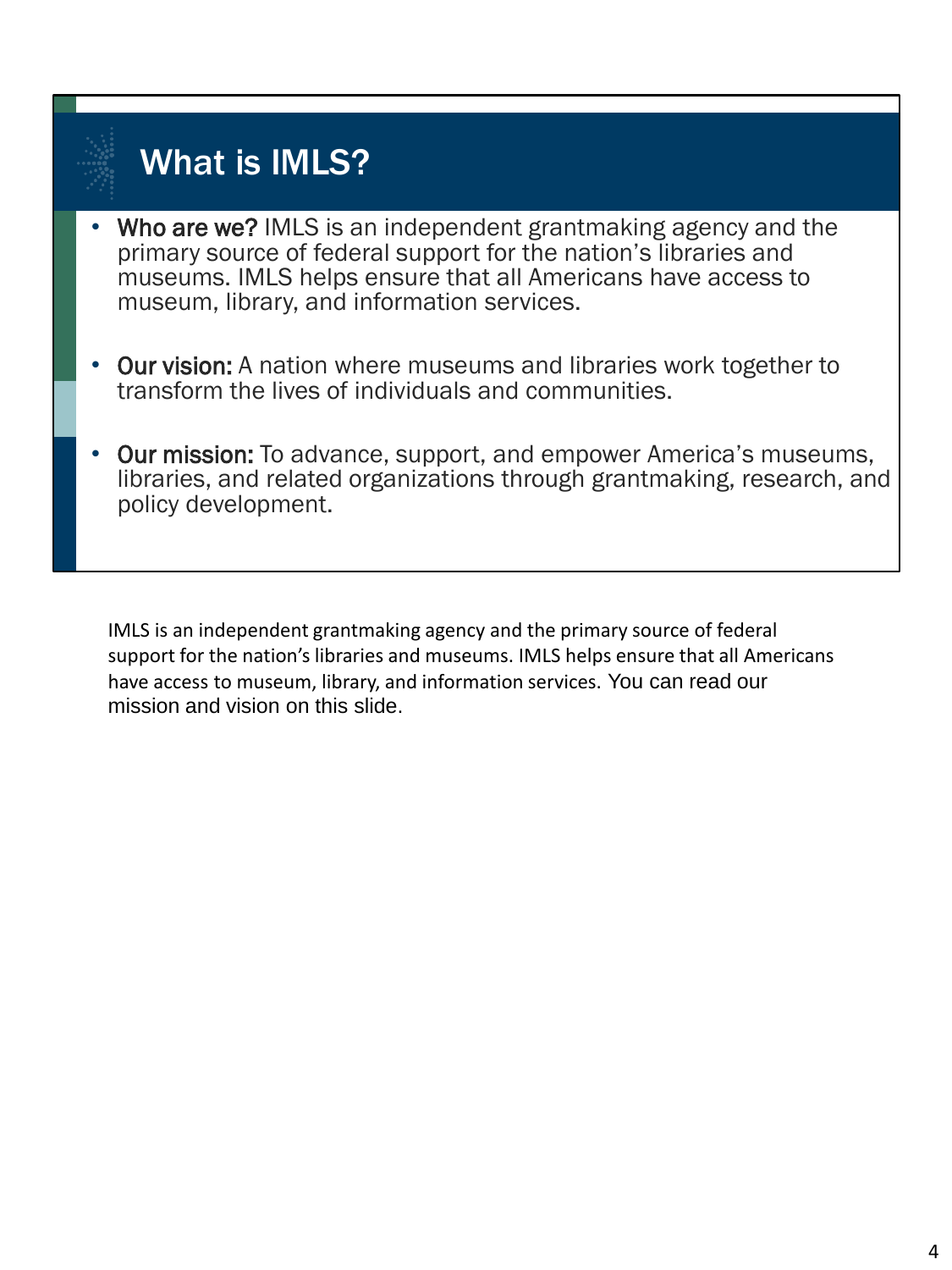#### *The IMLS Strategic Plan Transforming Communities*: IMLS Strategic Priorities

- Goal One: Promote Lifelong Learning
- Goal Two: Build Capacity
- Goal Three: Increase Public Access



**Transforming Communities** Institute of Museum and Library Services

Strategic Plan 2018-202

Learn more about Transforming Communities

The new IMLS Strategic Plan lays out several goals for the agency's work.

In our first strategic goal, IMLS supports learning and literacy for people of all ages through museums and libraries.

In our second strategic goal, IMLS strengthens the capacity of museums and libraries to improve the well-being of their communities.

In our third strategic goal, IMLS makes strategic investments that increase access to information, ideas, and networks through libraries and museums.

You can find the Strategic Plan on our website, imls.gov.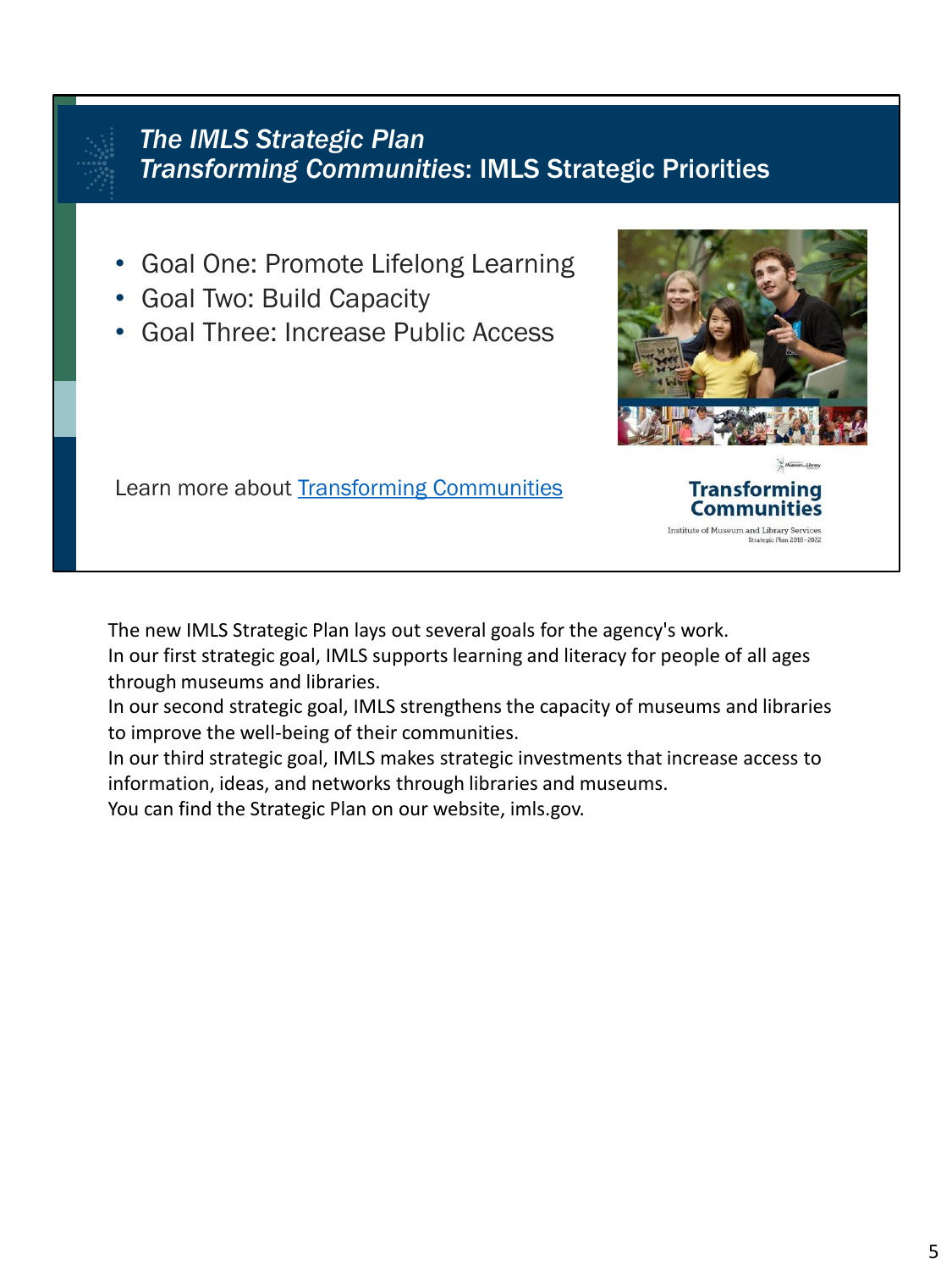

Now we'll tell you more about the Accelerating Promising Practices for Small Libraries (APP) special initiative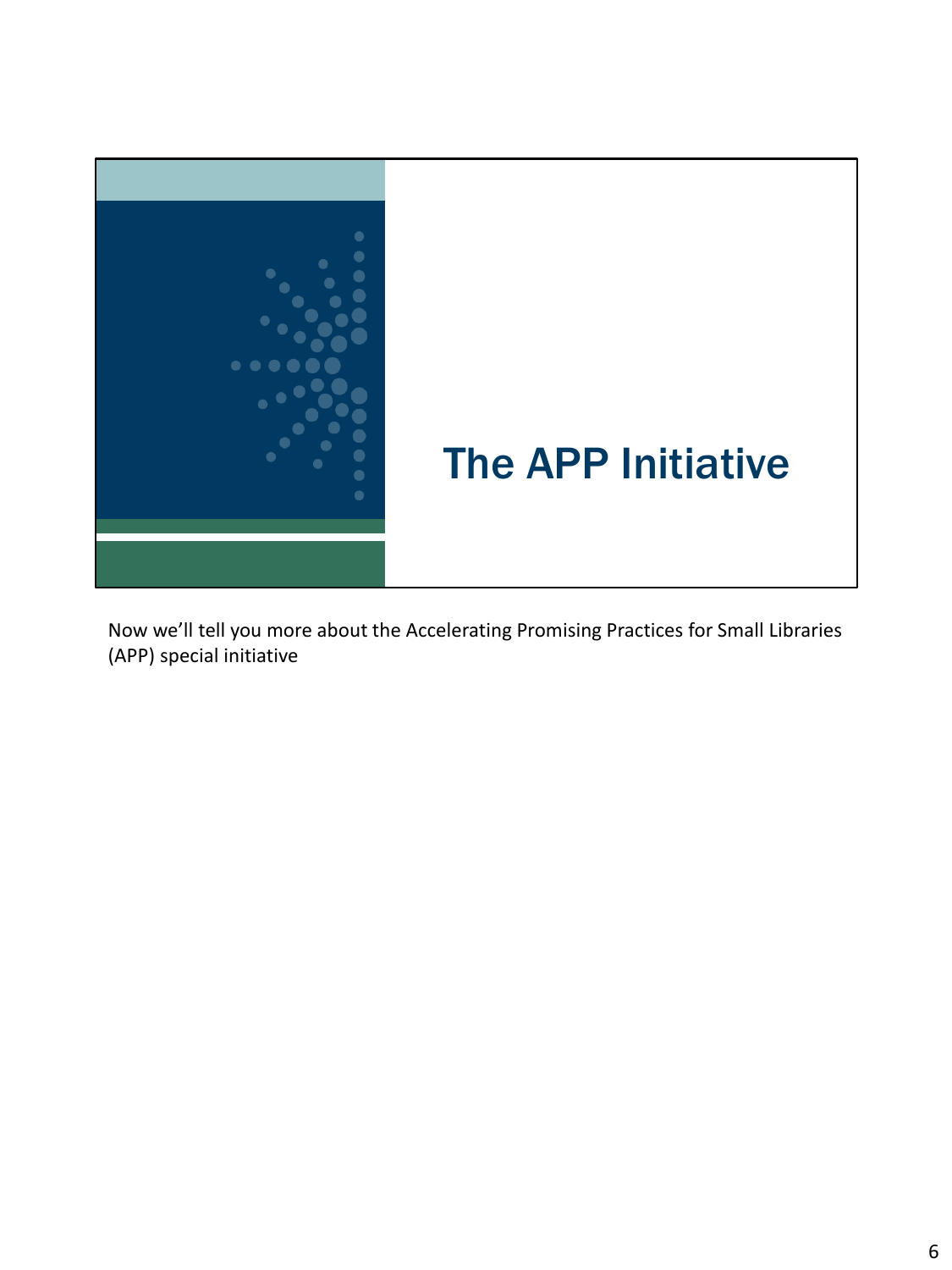#### Where to find basic information about APP

- Accelerating Promising Practices for Small Libraries (APP) on the web: https://www.imls.gov/grant-programs-acceleratingpromising-practices-small-libraries
- Program overview
- IMLS staff contact information
- Link to Notice of Funding Opportunity (NOFO)
- Link to webinar recordings

Information about APP is on the IMLS website. If you're on this webinar it's likely you've already found it. This page provides an overview of the APP initiative, links to the full notice of funding opportunity, or NOFO, and also relevant webinar recordings – so if you want to refer back to this applicant webinar at a later date, that's where you will find it.

In addition, on this page you can find a list of the relevant program staff you should contact with questions about this initiative and the application process. If you are unsure who to contact, please just reach out to one of us and we will make sure you get connected to the program officer whose expertise best aligns with your project idea.

Before we move on, let's talk a little more about the Notice of Funding Opportunity, or NOFO. This document serves a few different purposes:

- 1. It provides an extensive description of the APP initiative itself, as well as eligibility information
- 2. It thoroughly explains how to apply, and what must be included in the application
- 3. It provides important details about legal requirements for successful grantees

As an applicant, the NOFO is your guide – you should read it closely before you start to shape your project, continue to refer back to it as you write your proposal and complete your application, and if your project is funded, continue to refer back to it as you administer your grant.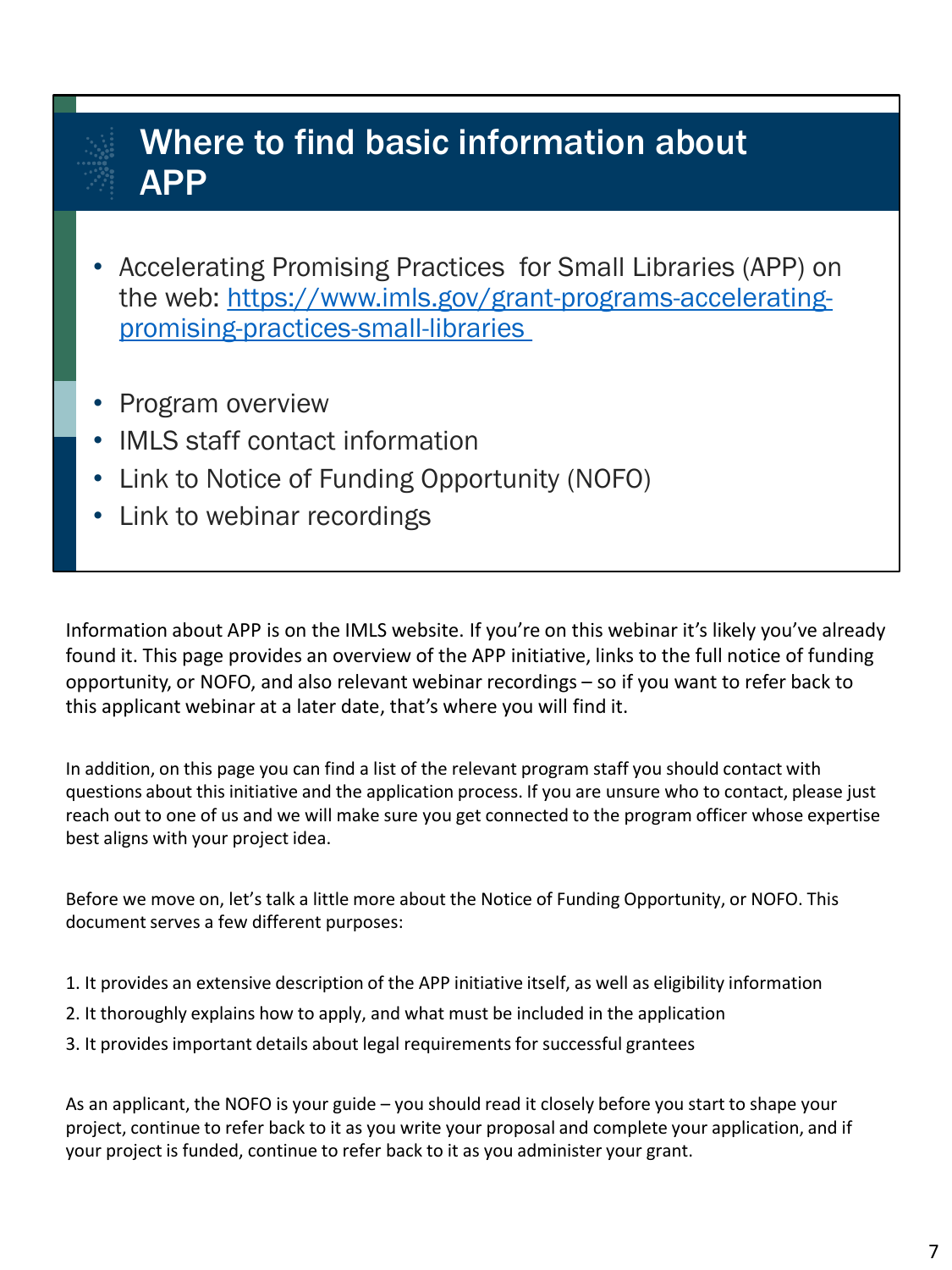### Accelerating Promising Practices for Small Libraries (APP)

Accelerating Promising Practices for Small Libraries (APP) is a special initiative of the National Leadership Grants for Libraries Program. This initiative is designed to support projects that strengthen the ability of small and rural libraries and archives to serve their communities.

Funding request: \$10,000-\$50,000; no cost share required

Deadline: December 2, 2019

Anticipated number of awards: 30

APP is designed to support projects that strengthen the ability of small and/or rural libraries and archives to serve their communities.

The application deadline is December 2, 2019.

Project budgets may range from \$10,000-\$50,000, with no cost share required.

We anticipate making approximately 30 awards this year.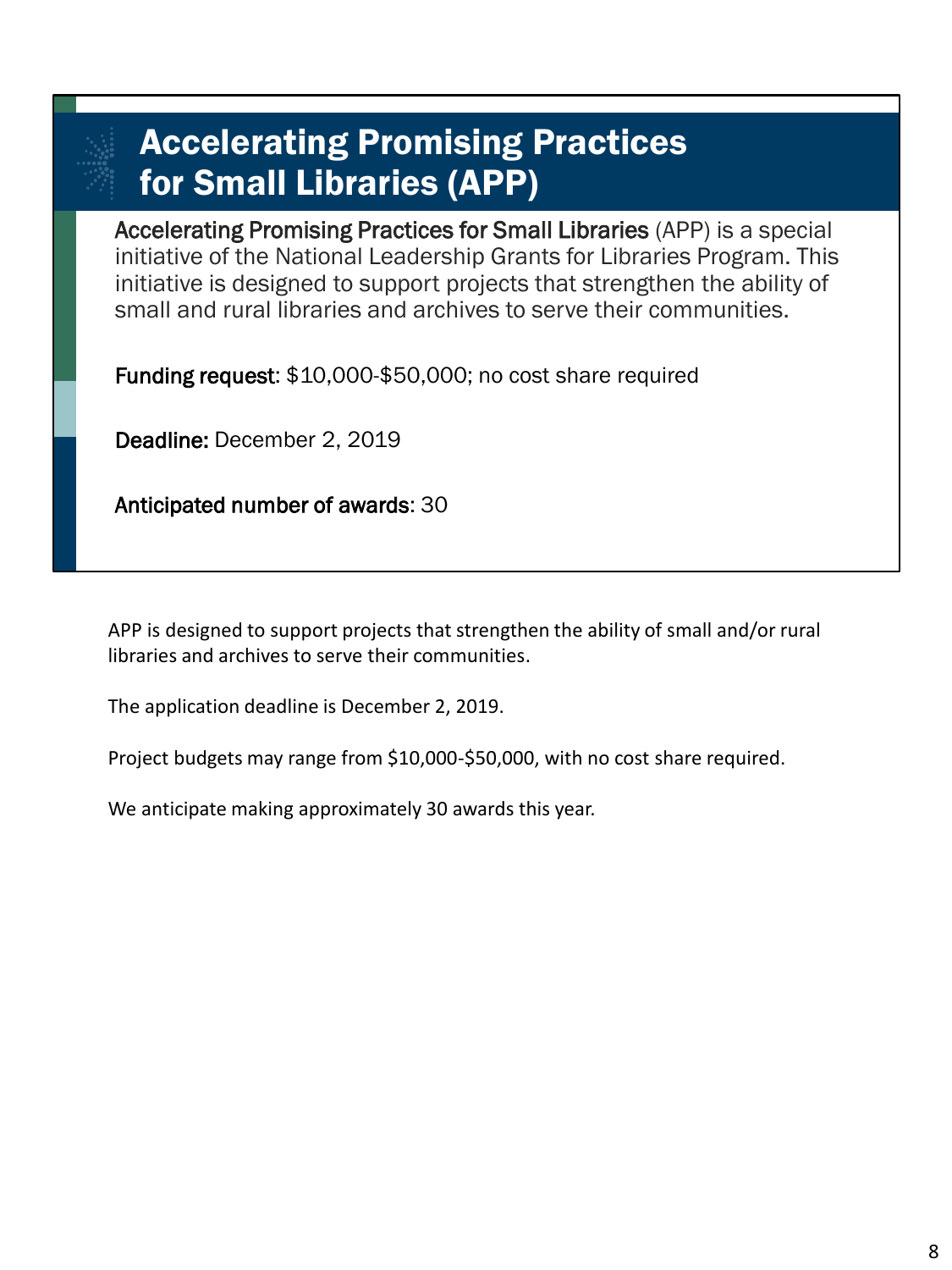

As you are preparing your proposal, it's important to keep in mind the indicators for successful projects in this program.

Competitive proposals should demonstrate:

In-depth knowledge: The project justification reflects a thorough understanding of the subject being addressed.

Project-based design: The project work plan consists of a set of logical, interrelated activities tied directly to addressing the key opportunity or challenge identified in the application.

Demonstrable outcomes: The project generates measurable results that relate directly to the need or challenge it was designed to address.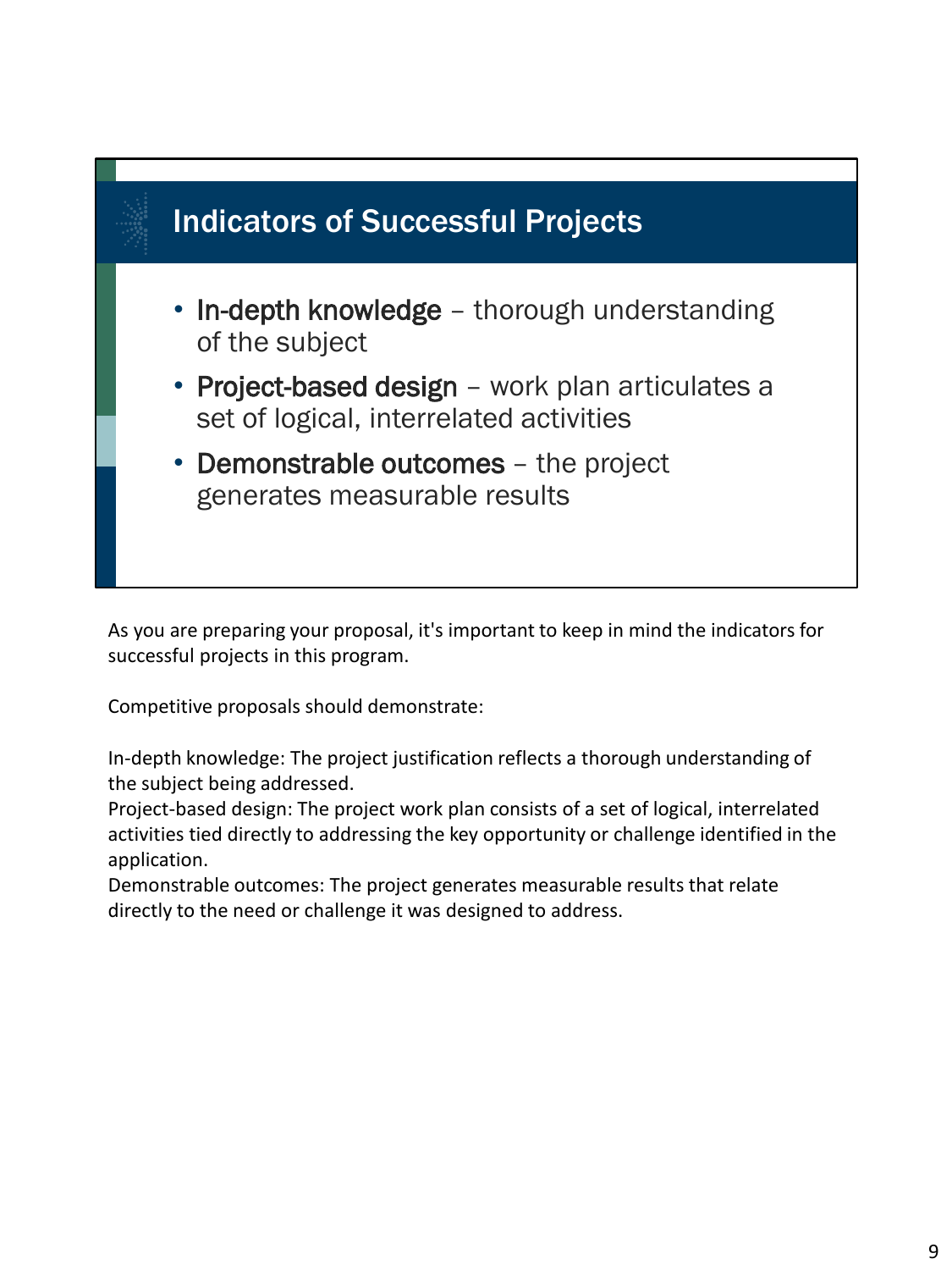### Mentor Organizations, Communities of Practice, and Program Evaluation

#### Grantees will

- Participate in communities of practice based on their project category
- Share their project findings and progress
- Participate in periodic teleconferences, online engagement, and inperson gatherings
- Work with mentor organizations and an external program evaluator
- Mentor organizations will facilitate communication, provide expert guidance, and build capacity
- The evaluator will work with applicants as they monitor, track, and assess progress

Grantees in this initiative will participate in communities of practice or cohorts based on their project category. IMLS will identify and support three third-party mentor organizations to lead the communities of practice or cohorts. Mentor organizations will facilitate communication between grantees, provide expert guidance, and build grantee capacity in relevant areas. They may also provide grantees with technical assistance with project management and evaluation.

Grantees will be expected to share their project findings and progress with IMLS, their mentor organization, and other grantees in their cohort. They will also be expected to participate in periodic teleconferences, online engagement, and in-person gatherings. Applicants should consider these commitments when developing their project plans. Consider these commitments when developing your project plans and be prepared to assign a core member of the project team to participate in the cohort.

Travel costs for in-person gatherings of the cohorts will be funded separately and should not be included in application budgets.

Additionally, IMLS will identify a third-party organization to evaluate this initiative. Grantees and mentor organizations will work with this evaluator as they monitor, track, and assess their progress toward meeting their individual project's performance goals.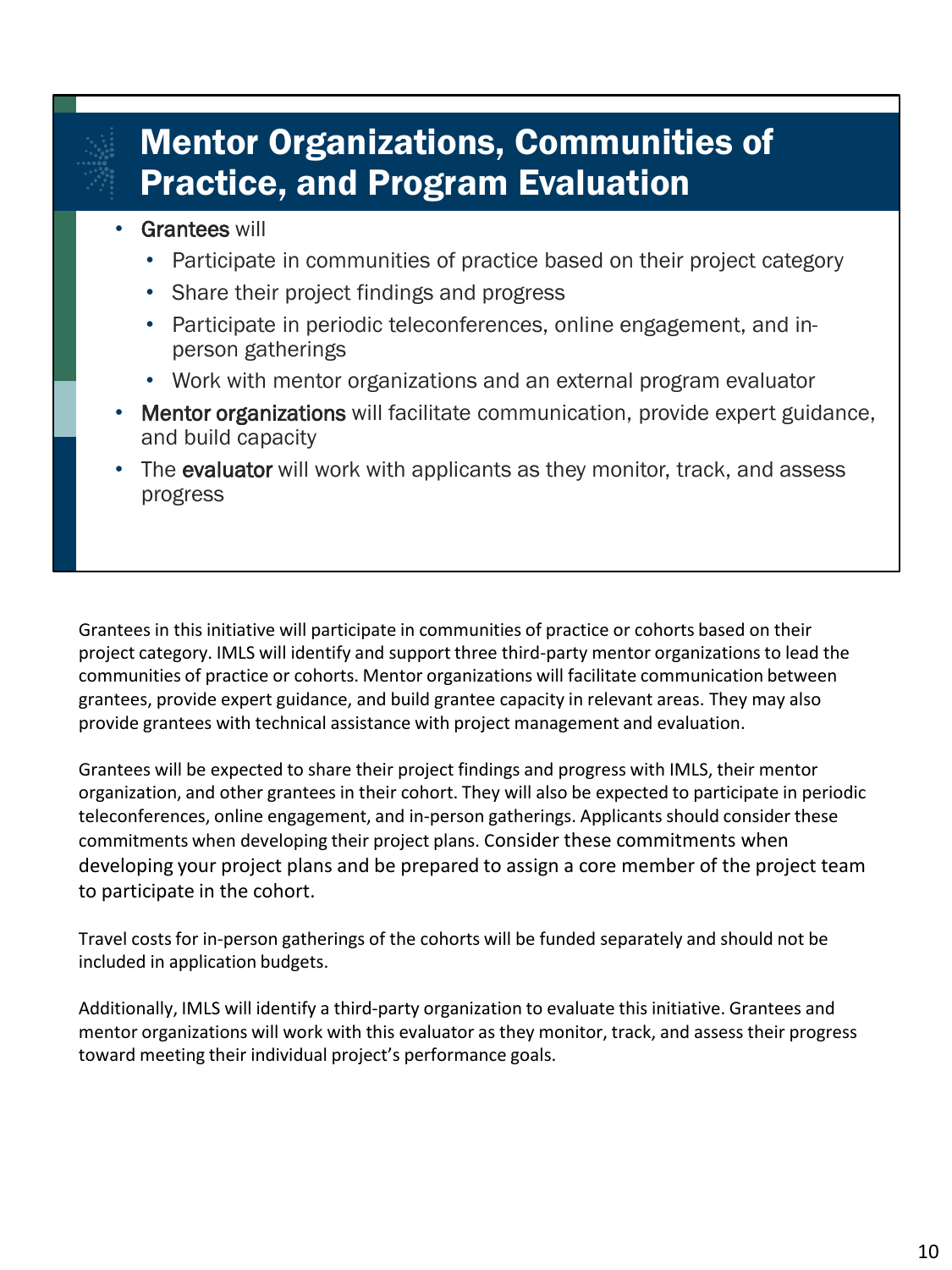#### Important Dates to Remember

- Proposals Due: December 2, 2019
- Notification of Funding: July 2020
- Projects Begin: September 1, 2020
- Project Ends: August 30, 2022

These are important dates you need to be aware of during this application cycle.

Please read through the notice of funding opportunity, the NOFO, carefully to ensure you are meeting eligibility criteria and have fulfilled all of the application requirements.

Note that the project begin and end dates are set for September 1, 2020 and August 30, 2022 – a two-year project period.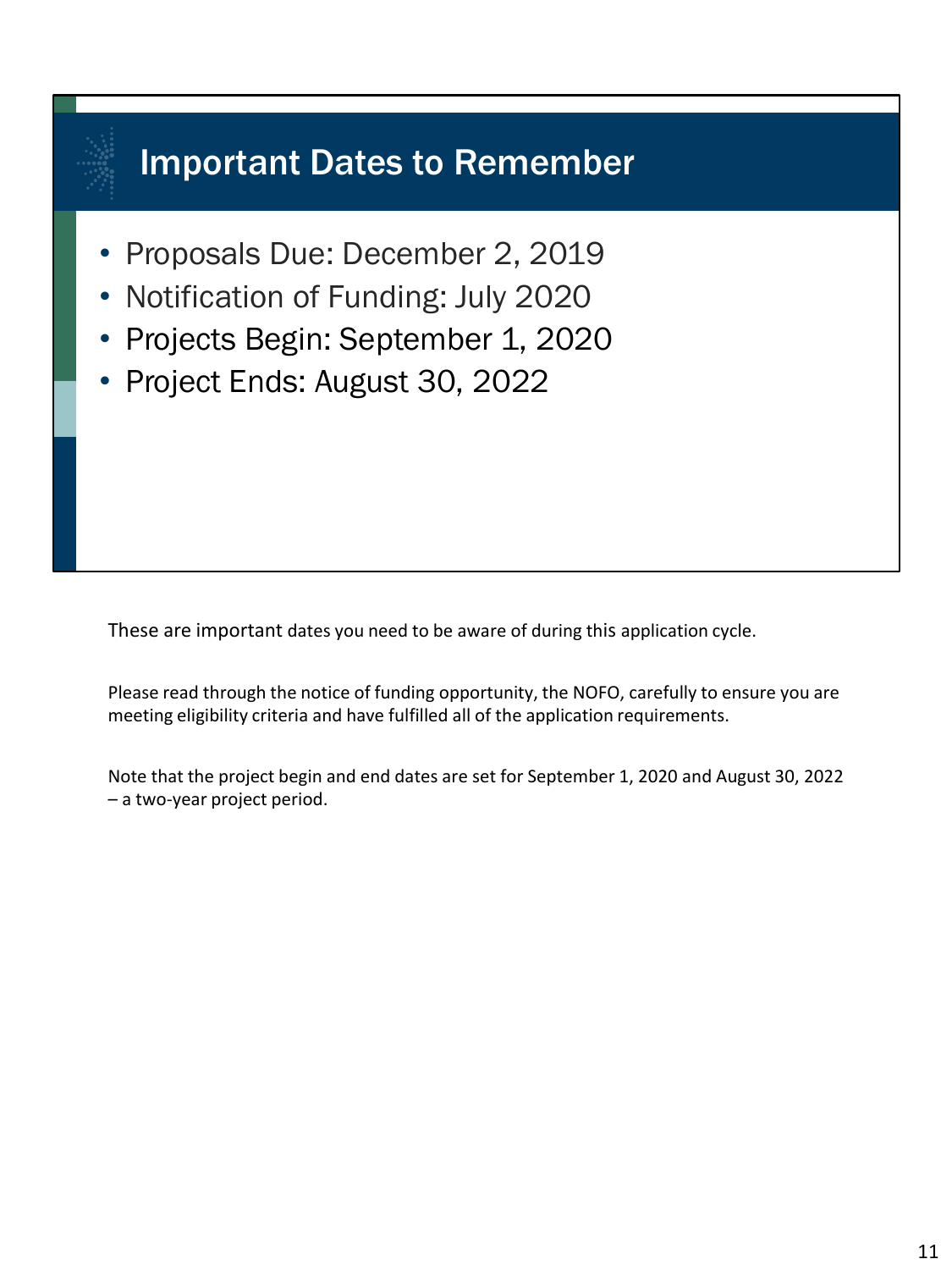## **Eligibility**

Your organization is eligible to apply if it is:

- Either a unit of state or local government, or a 501c3 nonprofit organization;
- Located in one of the 50 states or territories; and
- One of the following six types of organizations

*Please note that the Transforming School Library Practice category has additional eligibility restrictions. Please refer to the Notice of Funding Opportunity for more information.*

Your organization is eligible to apply if you are: 1) a unit of state or local government or a 501c3 nonprofit organization, 2) located in one of the 50 states or territories, and 3) one of six types of organizations, which we'll list on the next slide.

Please also note that the Transforming School Library Practice category has additional eligibility restrictions, so you should pay attention to that in the Notice of Funding Opportunity, the NOFO.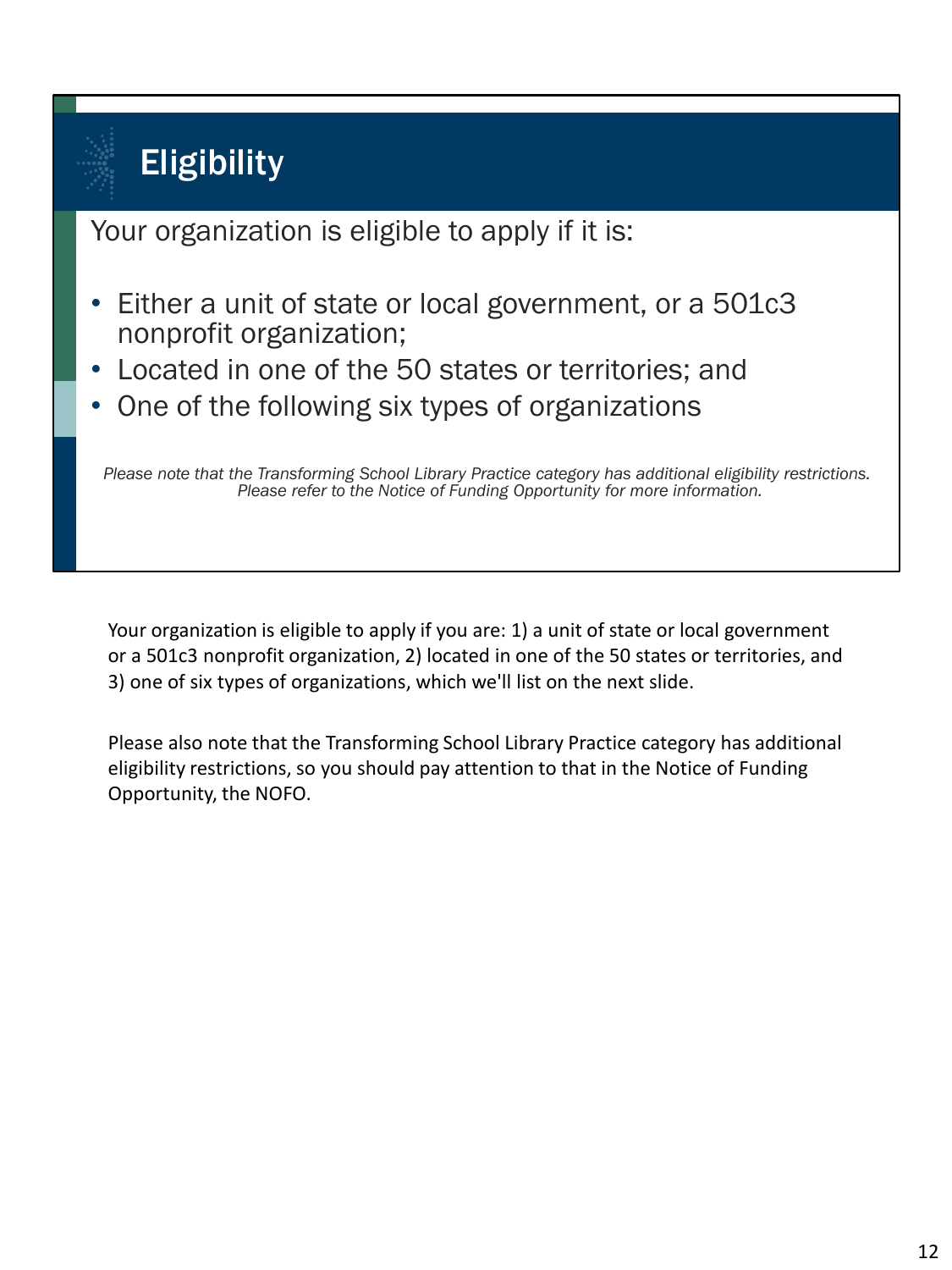## **Eligibility**

- 1. a library or a parent organization of a library
- 2. a digital library, if it makes library materials publicly available and provides library services
- 3. a library agency that is an official agency of a state or other unit of government

In addition to the criteria on the previous slide, your organization is eligible to apply if you are one of the following types of organizations, including a library or parent organization, a digital library, or a library agency.

If you have any questions about your eligibility, please reach out to someone on our program staff.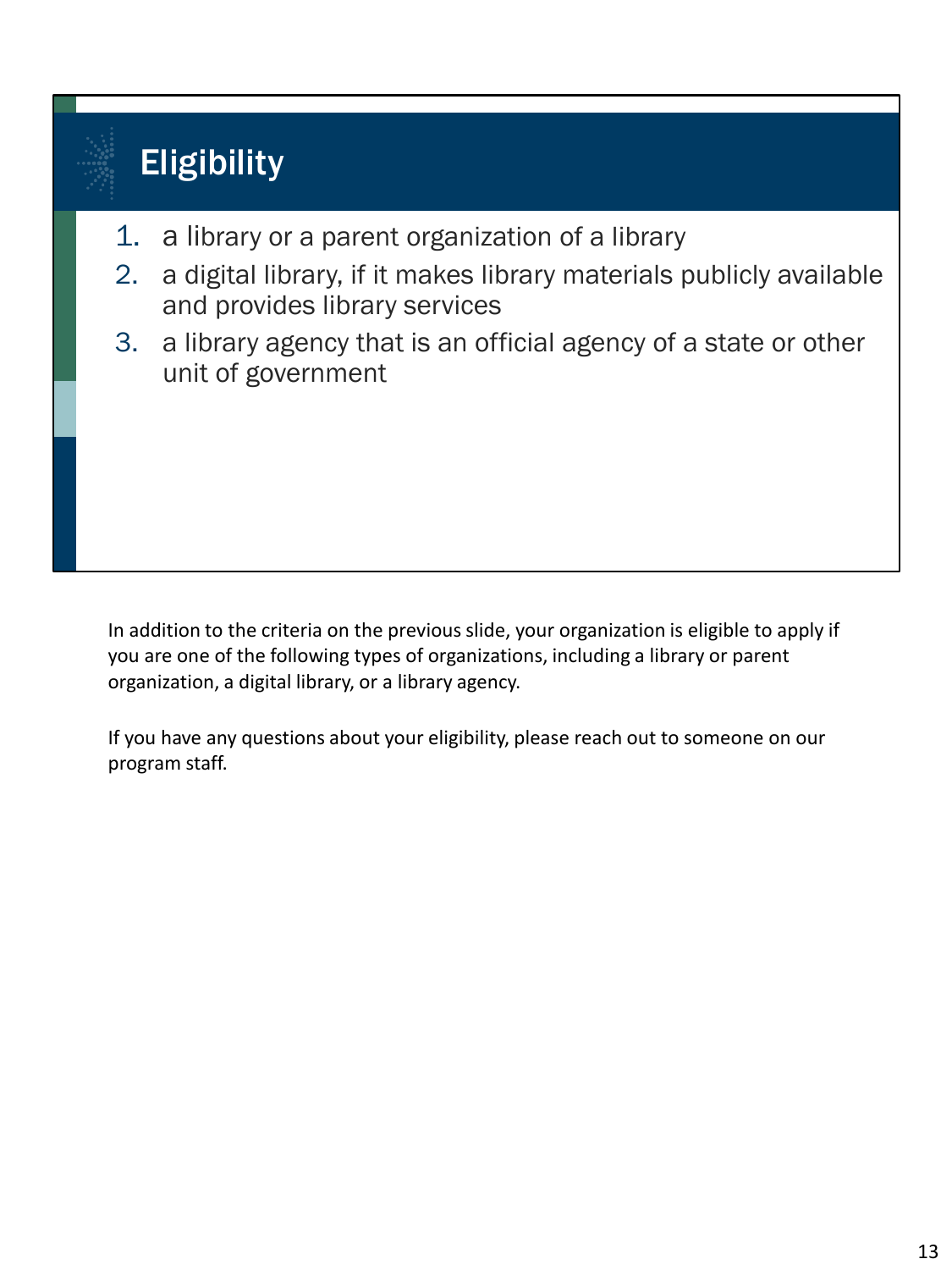## **Eligibility**

You are not eligible to apply if you are:

- A federally operated institution
- A for-profit organization
- An individual
- A foreign country or organization

*If your organization is not eligible, we encourage you to apply through a partnership with an eligible institution.*

You are not eligible to apply to these programs if you are a federally-operated institution, a for-profit institution, an individual, or a foreign country or organization.

A federally-operated institution does not mean an institution that receives other federal grants. It means that if you are a federal agency, for example, the Library of Congress or Smithsonian, IMLS cannot fund you.

If you are an ineligible institution, we encourage you to partner with an eligible institution. While you cannot be the lead applicant, you can apply through a partnership with an eligible institution and may be able to receive funding in that manner.

More information about this is provided in the guidelines on the IMLS website, but the point here is that it is important to figure out early on if you are eligible to apply for the program that is of interest to you.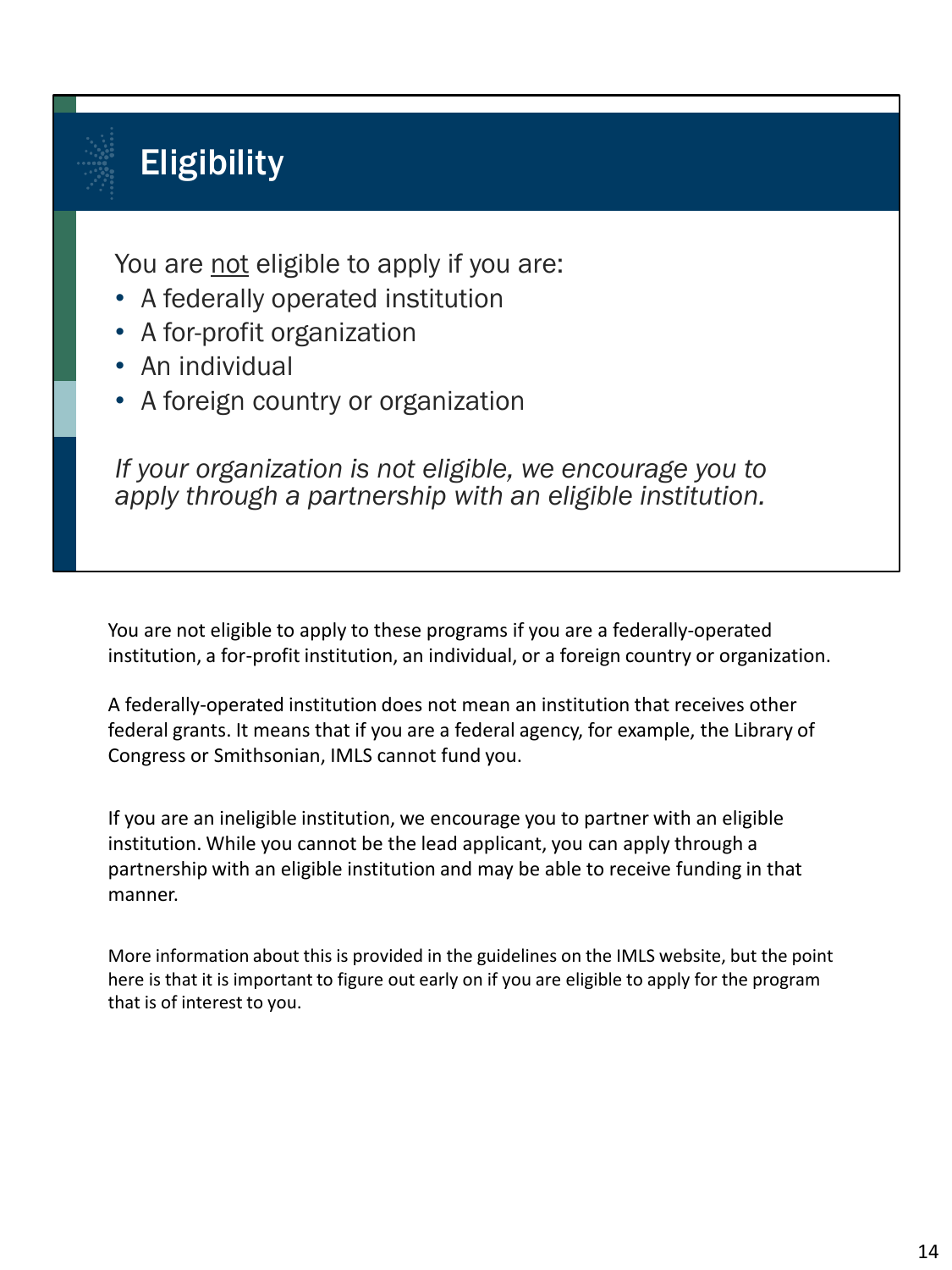### Are We a Good Fit for this Opportunity?

IMLS invites applicants to consider whether their organization is a good fit for this special initiative for small and/or rural libraries. Applicants should think about a range of attributes that describe their institution, including but not limited to:

- number of staff members and volunteers;
- operating budget and sources of revenue;
- size of the collection and range of services provided;
- size of facility and property;
- types and numbers of audiences served; and
- size relative to other organizations of the same discipline or within the same geographic region.

Once you've determined if your organization is eligible to apply, it is worth considering if your organization is an appropriate fit for this special initiative for small libraries. For the purpose of this opportunity, IMLS has purposefully avoided a narrow definition of "small," as we realize that potential applicants may be operating in a variety of different contexts. An applicant may consider itself to be small based on a variety of factors, such as staffing, operating budget, collection, facility, service area, and relative size. Please note that in your narrative, you'll have the opportunity to address how you feel your organization is a potential good fit for this initiative.

Proposals from large organizations are unlikely to be competitive in this initiative. Also, because this initiative includes participation in a community of practice or cohort for each funded project, projects that include their own community of practice or cohort model may not be a good fit for APP.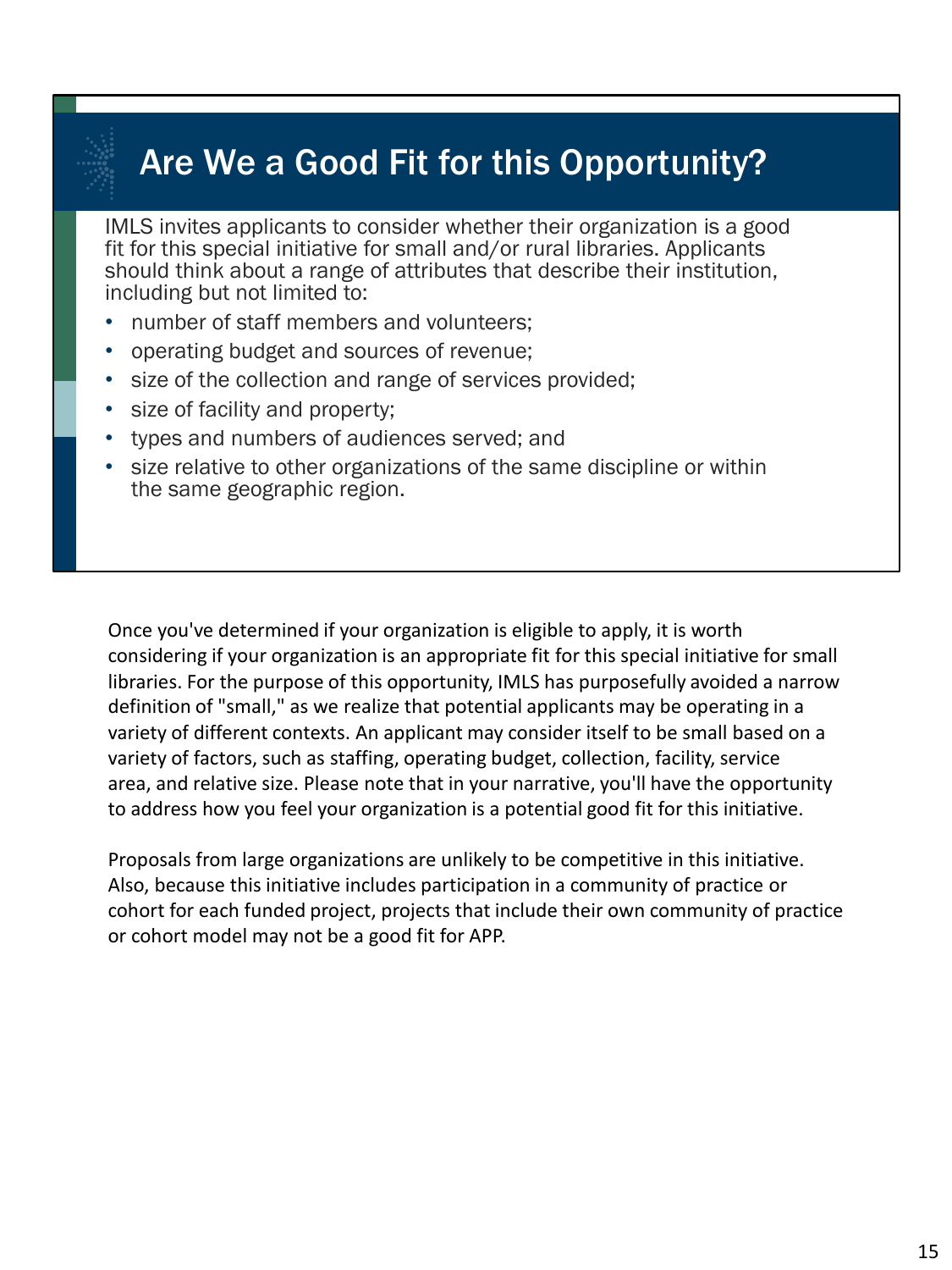## Project Categories

Applicants must select one project category from the following:

- Transforming School Library Practice
- Community Memory
- Digital Inclusion

On every application, you will be asked to select one project category – either Transforming School Library Practice, Community Memory, or Digital Inclusion.

Regardless of category, applicants should align their proposals with appropriate standards and best practices and are encouraged to build on or make use of previous IMLS-funded work as it relates to their projects.

We will now talk a little bit about each of those project categories.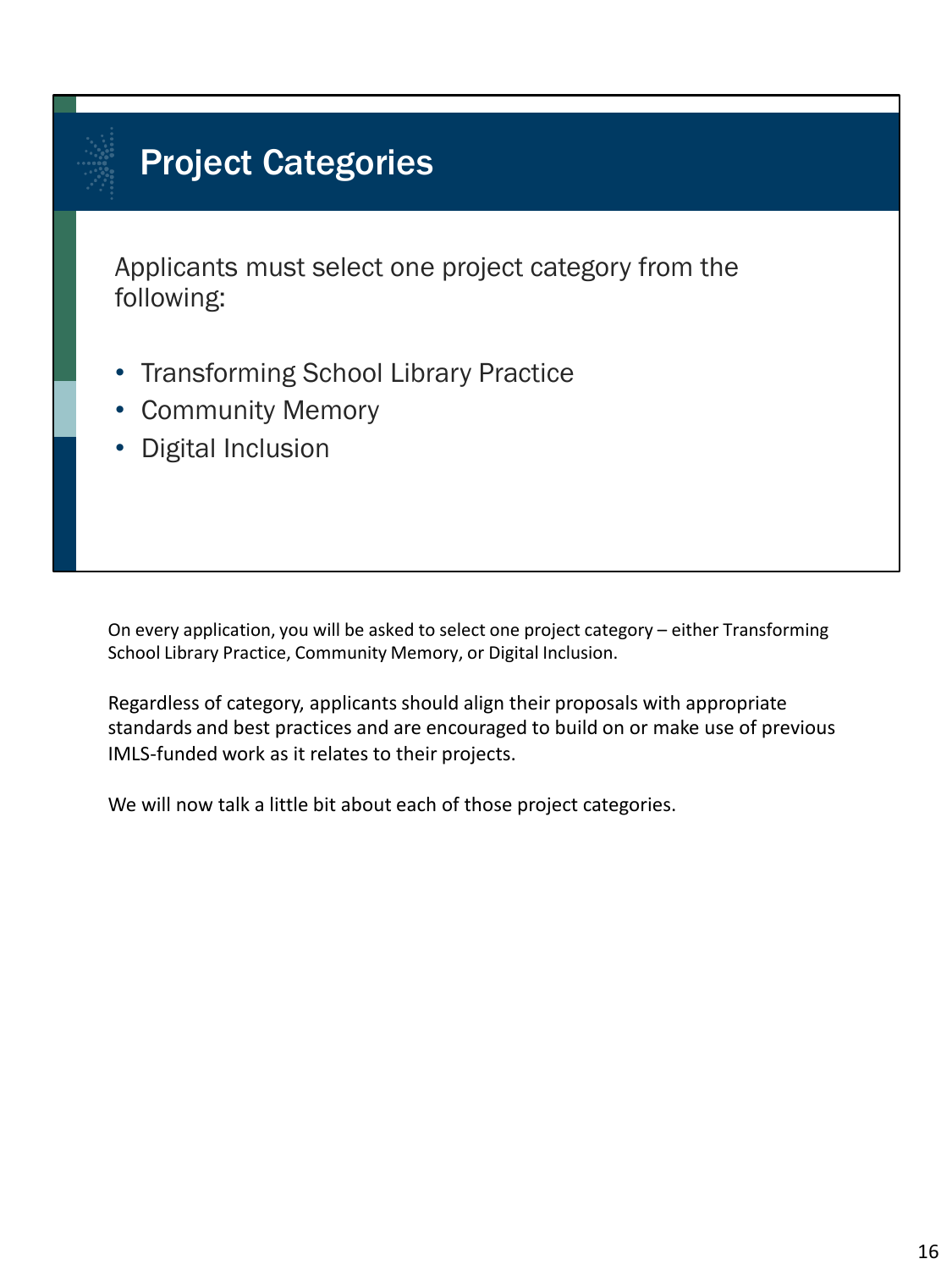### Transforming School Library Practice

- Supports cross-disciplinary and inquiry-based methods of learning
- Fosters the development of 21st century skills such as critical thinking, creativity, and collaboration
- Embraces meaningful shifts in which school libraries serve as dynamic hubs for self-directed, inquiry-based learning
- Positions school library professionals as valued instructional partners to classroom teachers

IMLS recognizes the essential role of K-12 school library media centers (school libraries) in supporting cross-disciplinary and inquiry-based methods of learning and fostering the development of 21st century skills such as critical thinking, creativity, and collaboration. We welcome applications that embrace meaningful shifts from transactional approaches toward ones in which school libraries serve as dynamic hubs for self-directed, inquiry-based learning and that position school library professionals as valued instructional partners to classroom teachers. Successful projects will provide high-quality, inclusive educational opportunities that equitably address particular needs of the communities served.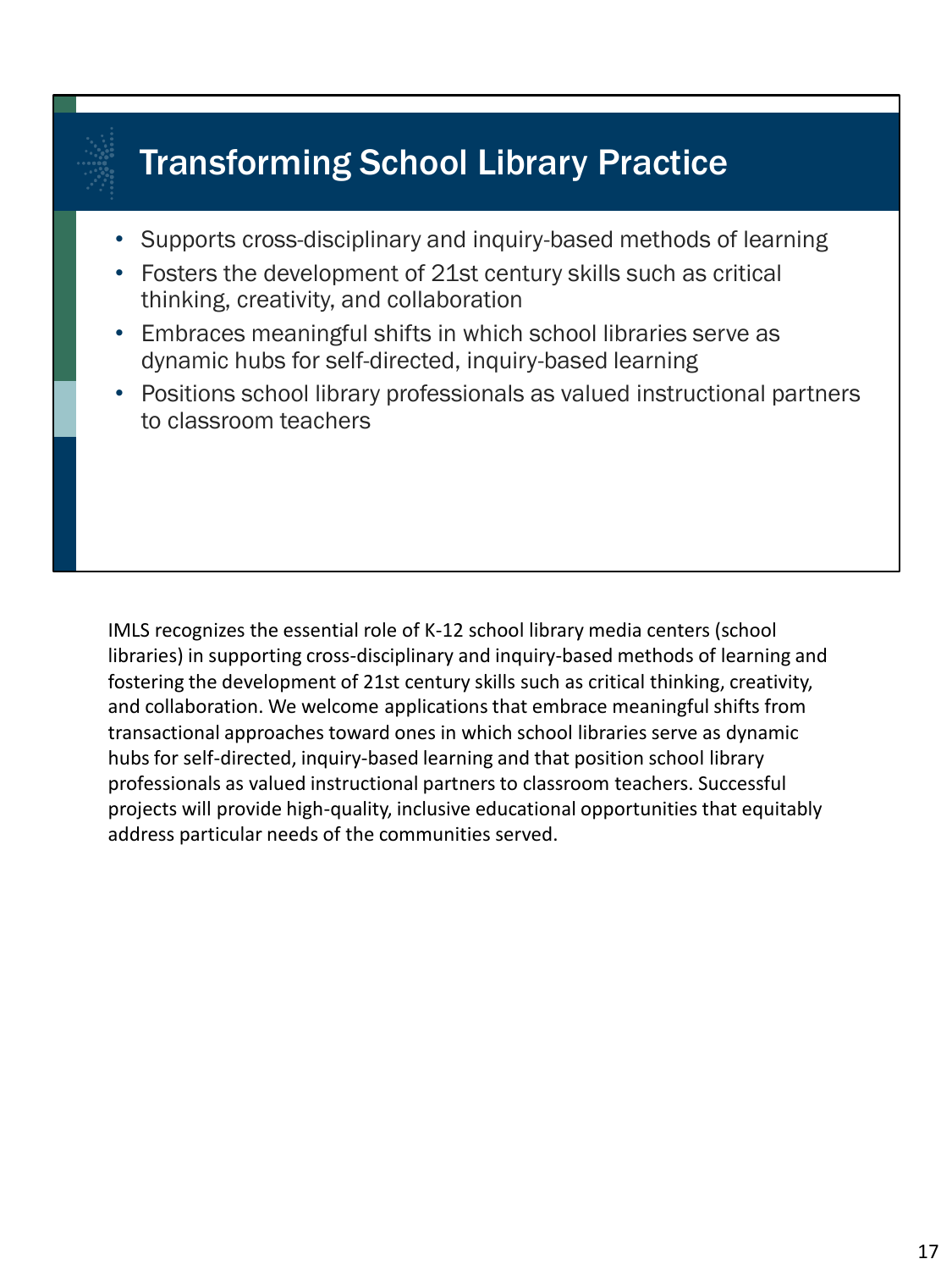### Transforming School Library Services: Project Examples

- Developing, implementing, and evaluating programs and services that prepare students for success in college, career, and life;
- Purposefully integrating information technology and digital resources in ways that support media creation rather than consumption
- Reconfiguring space in learner-centric ways to support the development of 21st century skills and literacies
- Deepening meaningful instructional collaborations between school librarians and classroom teachers or school administrators;
- Partnering with community organizations that create opportunities for the student body and reinforce the school library as a dynamic hub for self-directed learning; and

Projects in this category may include, but are not limited to activities such as:

- Enhancing K-12 school library services and creating resources to foster early, digital, information, health, financial, media, civic, and other types of literacies;
- Developing, implementing, and evaluating programs and services that prepare students for success in college, career, and life;
- Reconfiguring space in learner-centric ways to support the development of 21st century skills and literacies, informed by disciplines such as design thinking or user experience;
- Deepening meaningful instructional collaborations between school librarians and classroom teachers or school administrators;

#### and

• Providing extended library access beyond traditional school hours to support asynchronous, connected learning opportunities.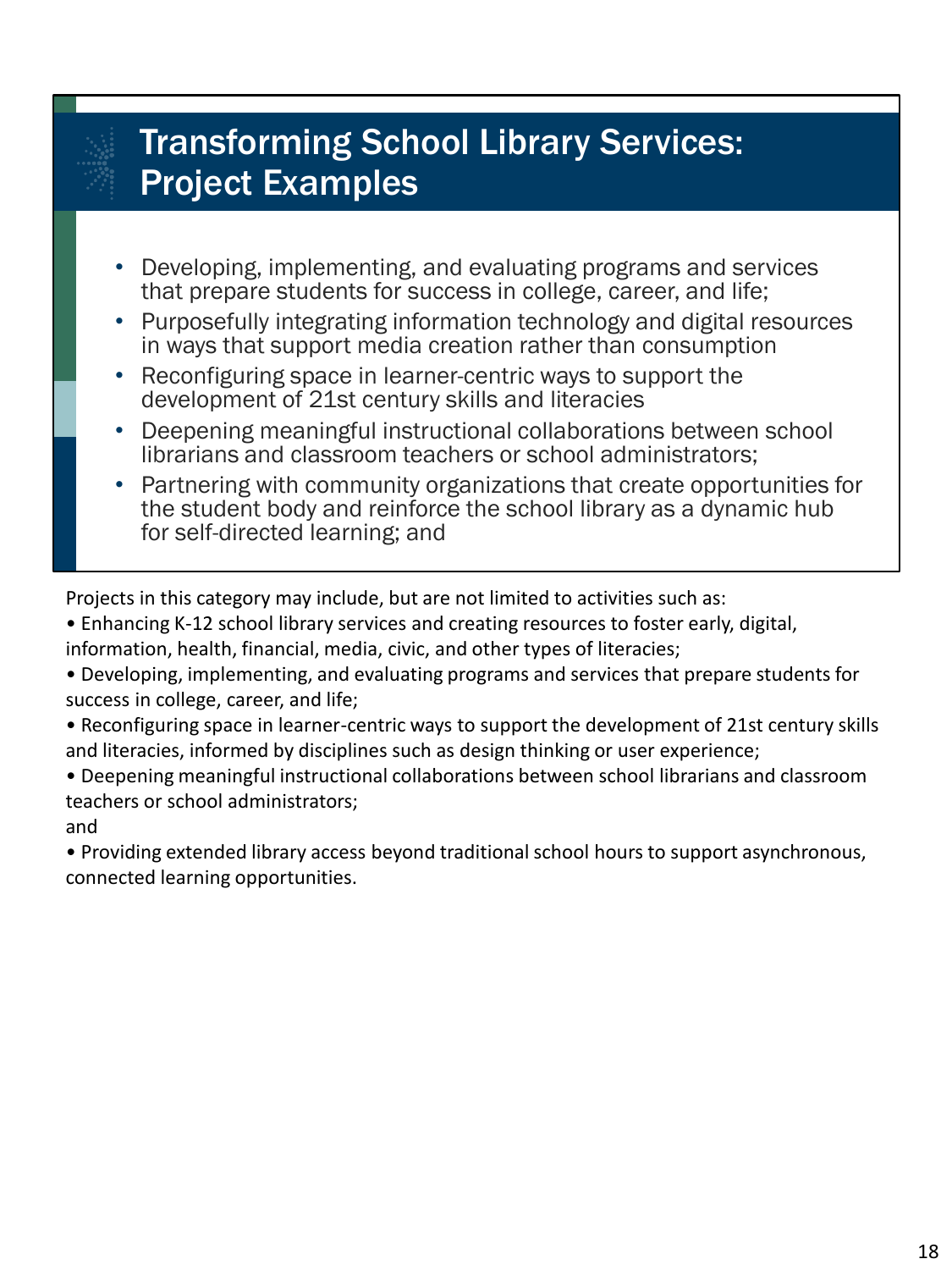### Community Memory

- Supports the role of libraries and archives as trusted stewards of our nation's knowledge and collections
- Supports the ability of libraries and archives to serve as trusted spaces for community engagement and dialogue
- Engages local communities in the collection, documentation, and preservation of their local histories, experiences, and identities

IMLS supports the role of libraries and archives as trusted stewards of our nation's knowledge and collections, as well as their ability to serve as trusted spaces for community engagement and dialogue. We are interested in projects that engage local communities in the collection, documentation, and preservation of their local histories, experiences, and identities. Applicants in the Community Memory category should follow appropriate standards and best practices for creating, describing, and preserving physical and digital collections.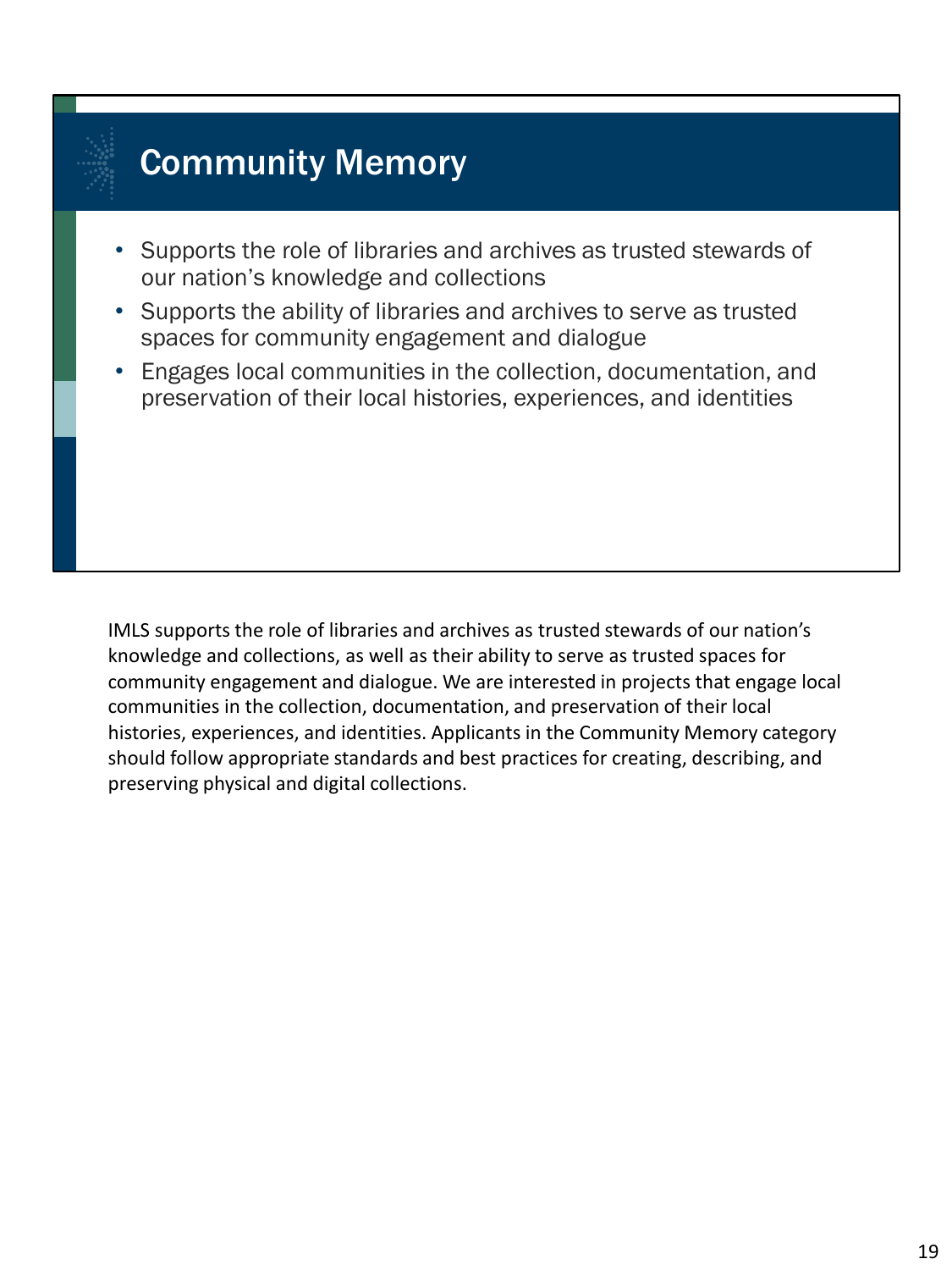### Community Memory: Project Examples

- Planning and implementing programs to engage community members with collections documenting local histories
- Using methods such as web archiving or oral history to engage community members in the documentation of local histories
- Supporting events and programs to involve the community in efforts to digitize or describe materials related to community histories
- Documenting important local issues or events and engaging community members with related collections
- Engaging with specific communities to capture and preserve their personal or family collections or histories

Examples of potential projects in the Community Memory category include:

- Planning and implementing events and programs to engage community members with collections documenting local histories and experiences;
- Using methods such as web archiving or oral history to engage community members in the documentation and preservation of local histories;
- Supporting events and programs to involve the community in efforts to digitize or describe materials related to community histories, including photographs, artifacts, texts, and other materials;
- Supporting community cohesion by documenting important local issues or events and engaging community members with related collections; and
- Engaging with specific communities in activities related to capturing and preserving their personal or family collections or histories and supporting the development of sustainable and accessible stewardship models.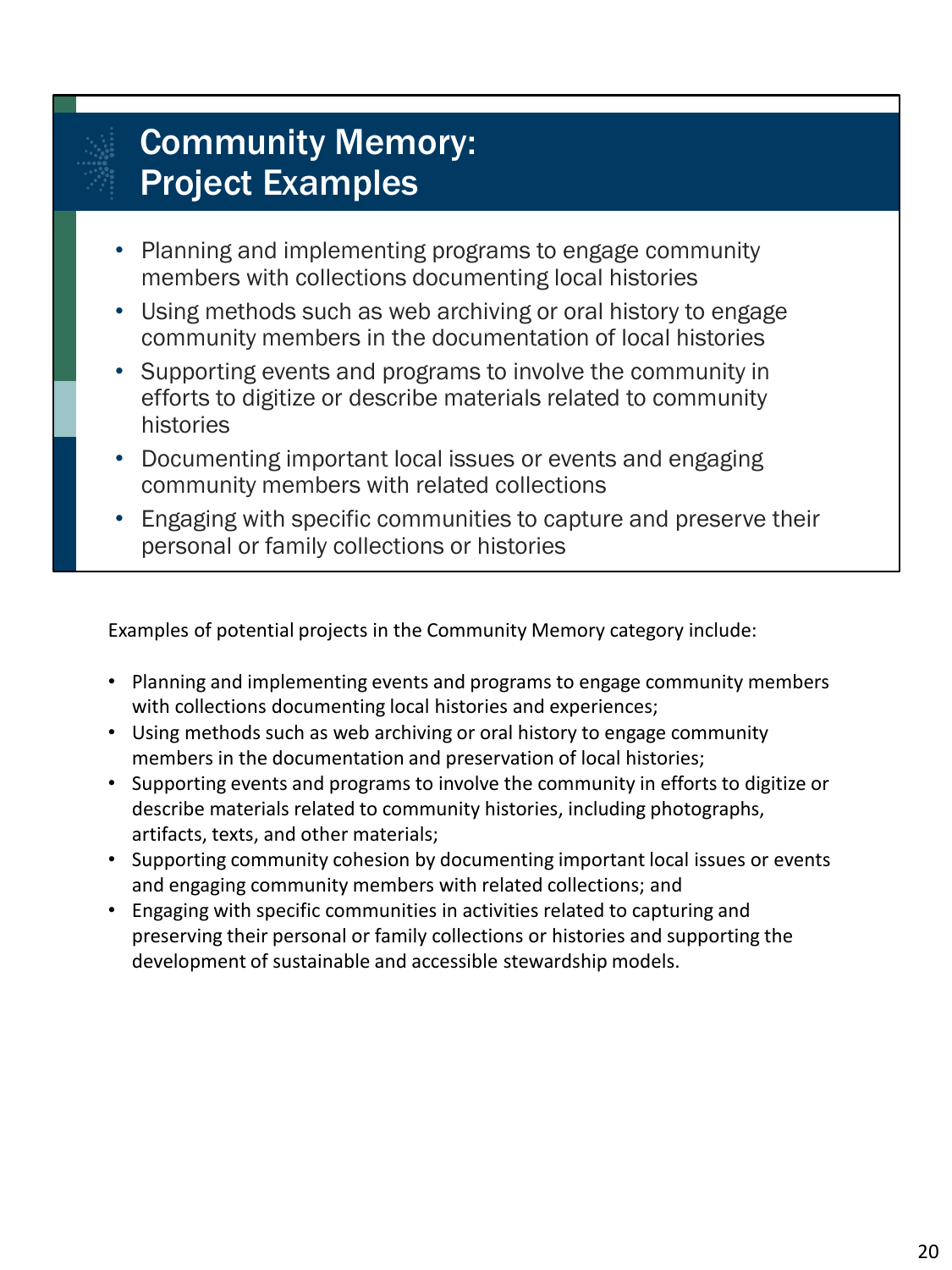### Digital Inclusion

- Supports libraries in promoting and facilitating digital inclusion
- Enhances the role of libraries in increasing access to information, ideas, and networks
- Supports the role libraries play in promoting digital literacy, providing internet access, and enabling community engagement through civic data and civic technology
- Encourages collaborations with partners, which may include local governments, data intermediaries, educational institutions, housing authorities, community technology training centers, network providers, and other social service and civic organizations

IMLS makes strategic investments to support libraries in promoting and facilitating digital inclusion. We welcome applications for projects that enhance the role of libraries in increasing access to information, ideas, and networks. We are interested in projects that support the role libraries play in promoting digital literacy, providing internet access, and enabling community engagement through civic data and civic technology. We encourage collaborations with partners, which may include local governments, data intermediaries, educational institutions, housing authorities, community technology training centers, network providers, and other social service and civic organizations.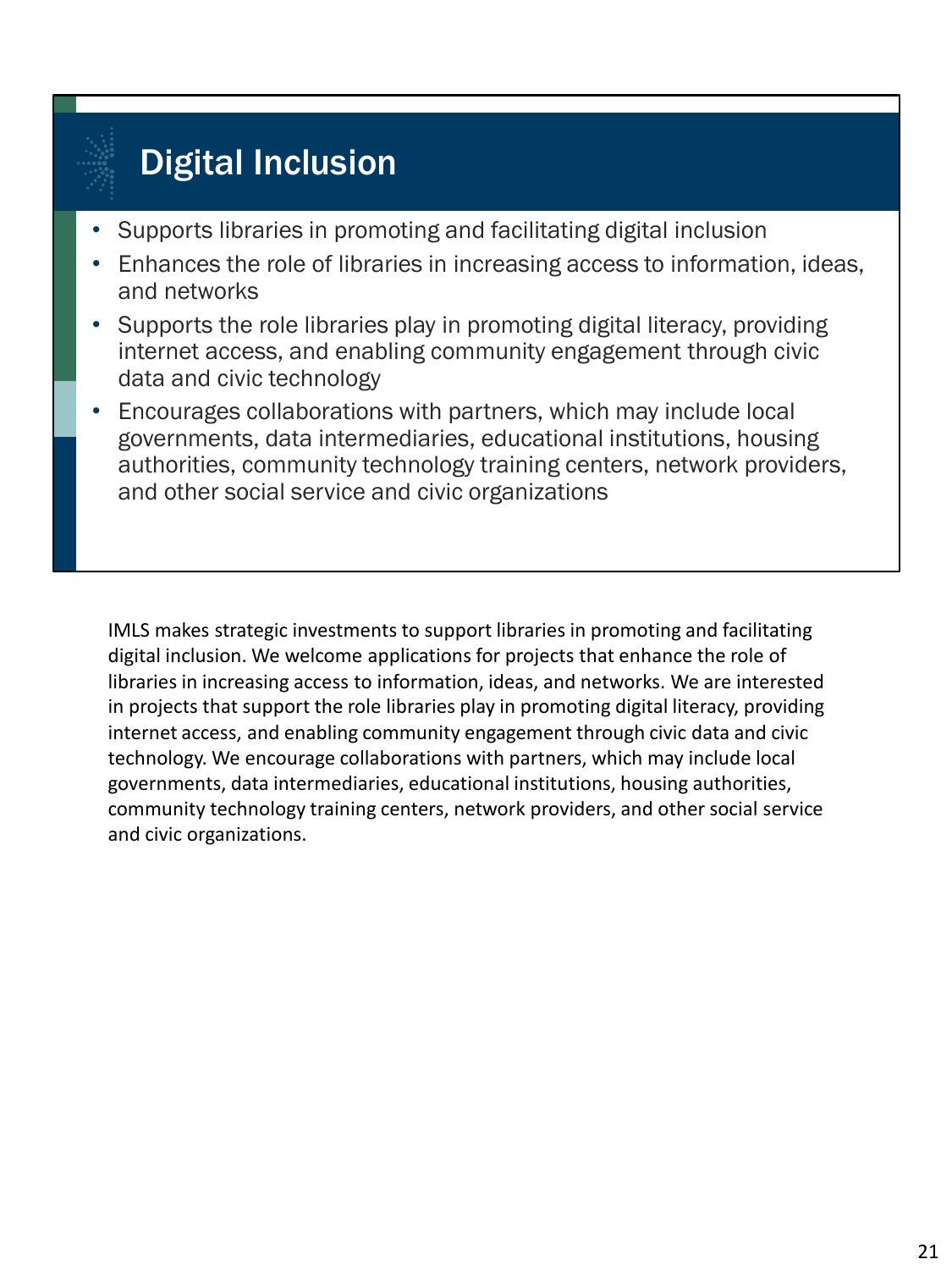### Digital Inclusion Project Examples

- Providing innovative and creative services that augment and expand WiFi hotspot lending services in public and school libraries
- Creating inclusive educational opportunities that address particular audience needs related to digital literacy (e.g., user privacy and security, personal computer use, and access to library collections and services)
- Capacity-building and training to actively support a range of users in building digital literacy skills
- Fostering participation in accessible telecommunications programs (e.g.,Erate)
- Supporting emergency preparedness and community resiliency through broadband access, wireless networks, and other communications infrastructures

Examples of Digital Inclusion projects include:

- Providing innovative and creative services that augment and expand Wi-Fi hotspot lending services in public and school libraries
- Creating inclusive educational opportunities that address particular audience needs related to digital literacy (e.g., user privacy and security, personal computer use, and access to library collections and services)
- Capacity-building and training to actively support a range of users in building digital literacy skills
- Fostering participation in accessible telecommunications programs (e.g. E-rate)
- Supporting emergency preparedness and community resiliency through broadband access, wireless networks, and other communications infrastructures
- There are additional project examples in the notice of funding opportunity, the NOFO, for all three project categories. Keep in mind that these examples aren't meant to be exhaustive, but rather to help you understand the type of work that could be envisioned in each category, and to inspire your own thinking. A good way to explore the types of projects that make for a competitive proposal is to look at the proposals that were funded in fiscal year 2019. The appropriate program officer will be able to provide you with this information via the IMLS "Search Awarded Grants" page.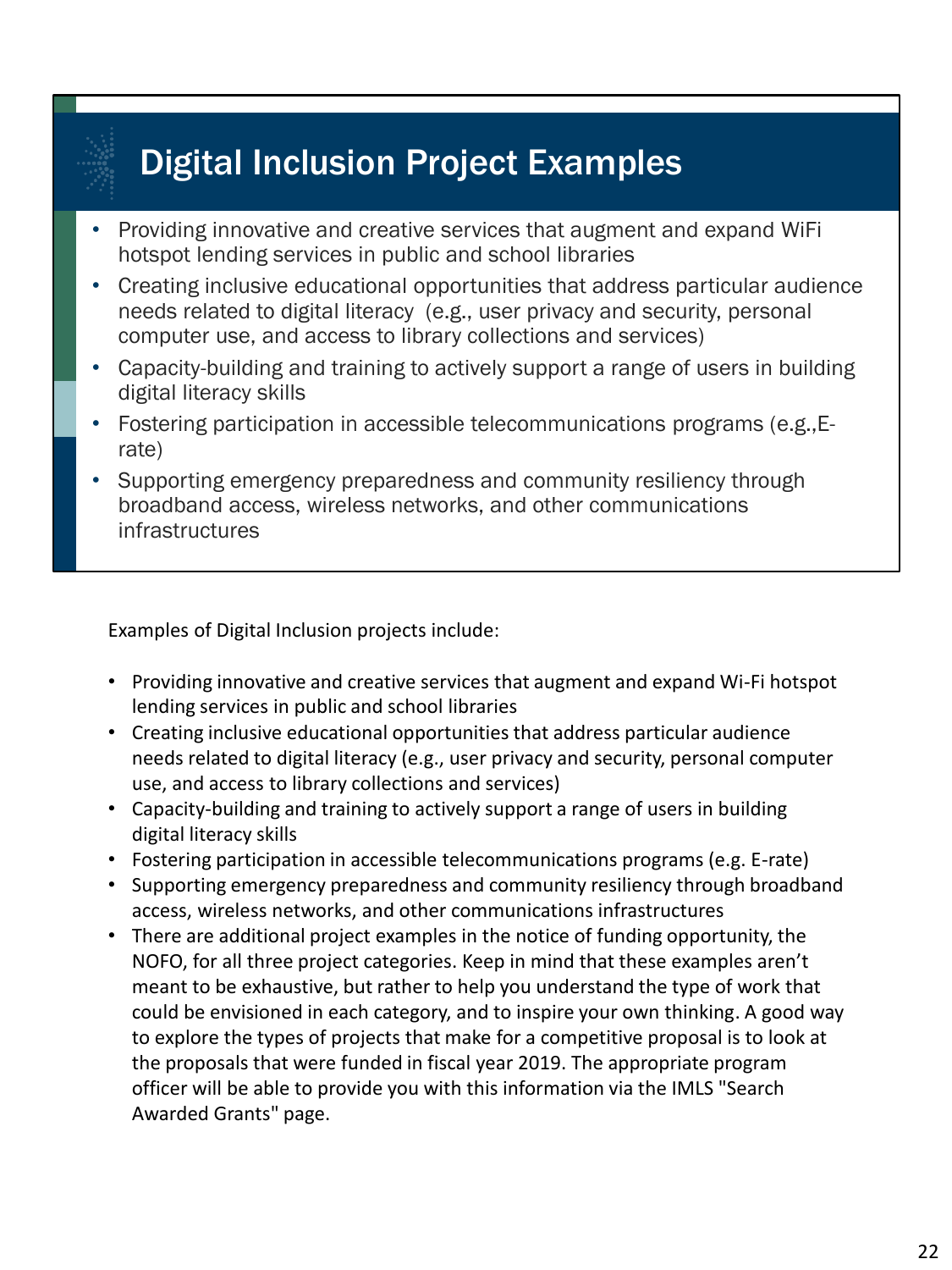

Now that we've described this granting initiative, let's turn to what you need to know about applying for an APP grant.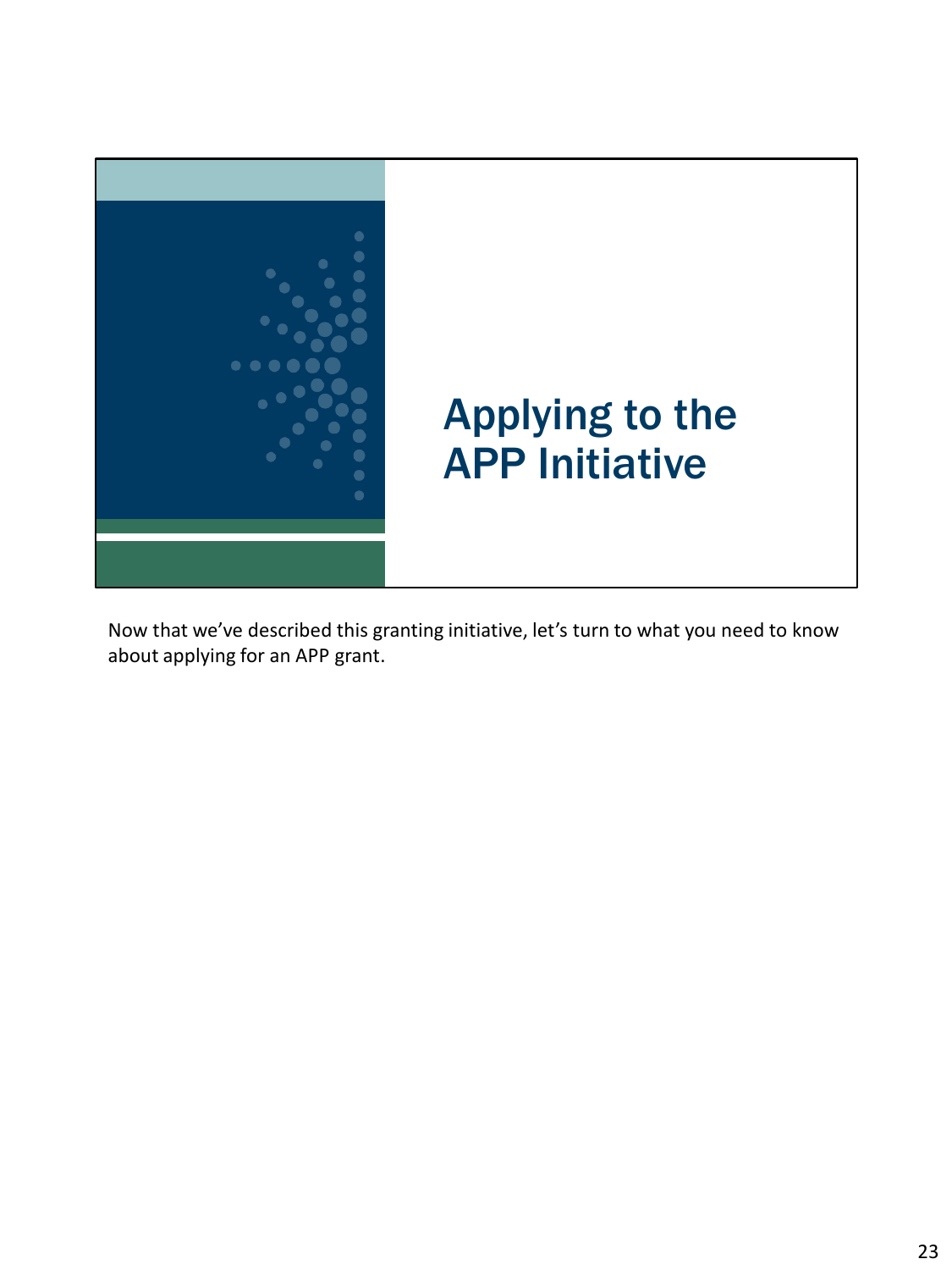

Your application will consist of a series of individual documents, and it's very important to make sure you prepare and submit everything you should.

These application components fall into three categories in your application package. The first is that of **required documents**. **All applications must include the documents listed here.** Omission of even just one can result in the exclusion of your application from further consideration. Also important to note are page limits. If you exceed the page limit specified in the Notice of Funding Opportunity, we must remove the extras before your application goes out for review. That means your reviewer may well see a paragraph or sentence end in mid development and will wonder about your planning skills and your attentiveness to detail. Make sure your content fits into the page limits specified and make sure the same number of pages remain when you convert your document to a PDF.

Application components that are in bold and have an asterisk are forms you will complete, while non-bold components will be documents you generate and then convert to a PDF.

When preparing your budget, please note that given the initiative's focus is on capacity-building and project-based design. **Expenses for supplies, materials, and equipment may not exceed 30% of the total funds requested**.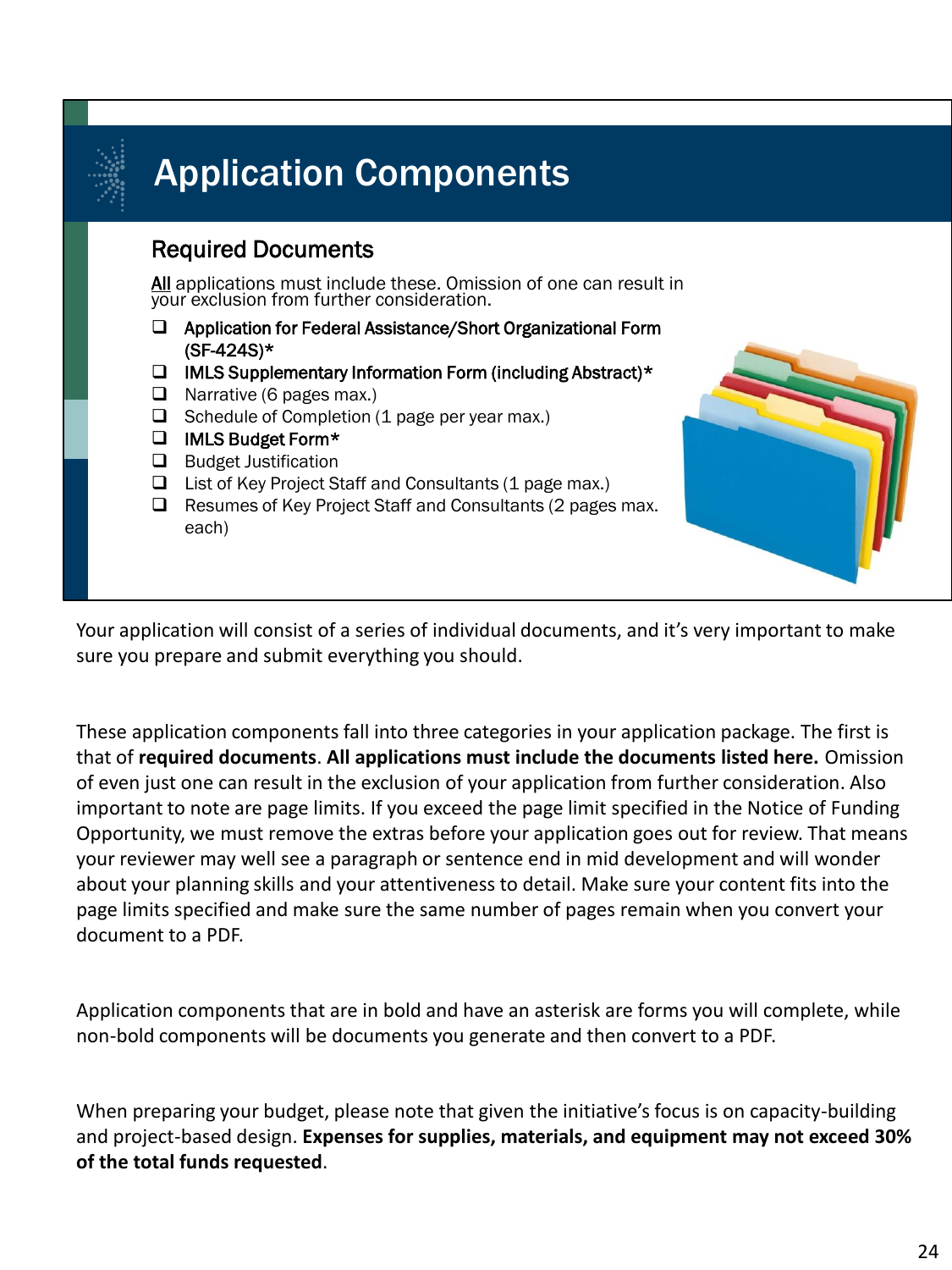

The second category of application components is that of **conditionally required documents**. **Some** applications must include one or both of these, and it's incumbent upon the applicant to determine which are required for a particular application.

- If you are applying as a private, nonprofit institution, as indicated by choosing "M" as the Applicant Type code in 5d of the SF-424s form, then you must provide a copy of the IRS letter indicating your eligibility for nonprofit status under the applicable provision of the Internal Revenue Code of 1954, as amended.
- If you are using a federally negotiated indirect cost in your budget, then you must include a copy of your final approved rate agreement.
- If you are creating digital products, you must complete the digital product form.

Just like the required documents, omission of even one of these conditionally required documents can result in the exclusion of your application from further consideration.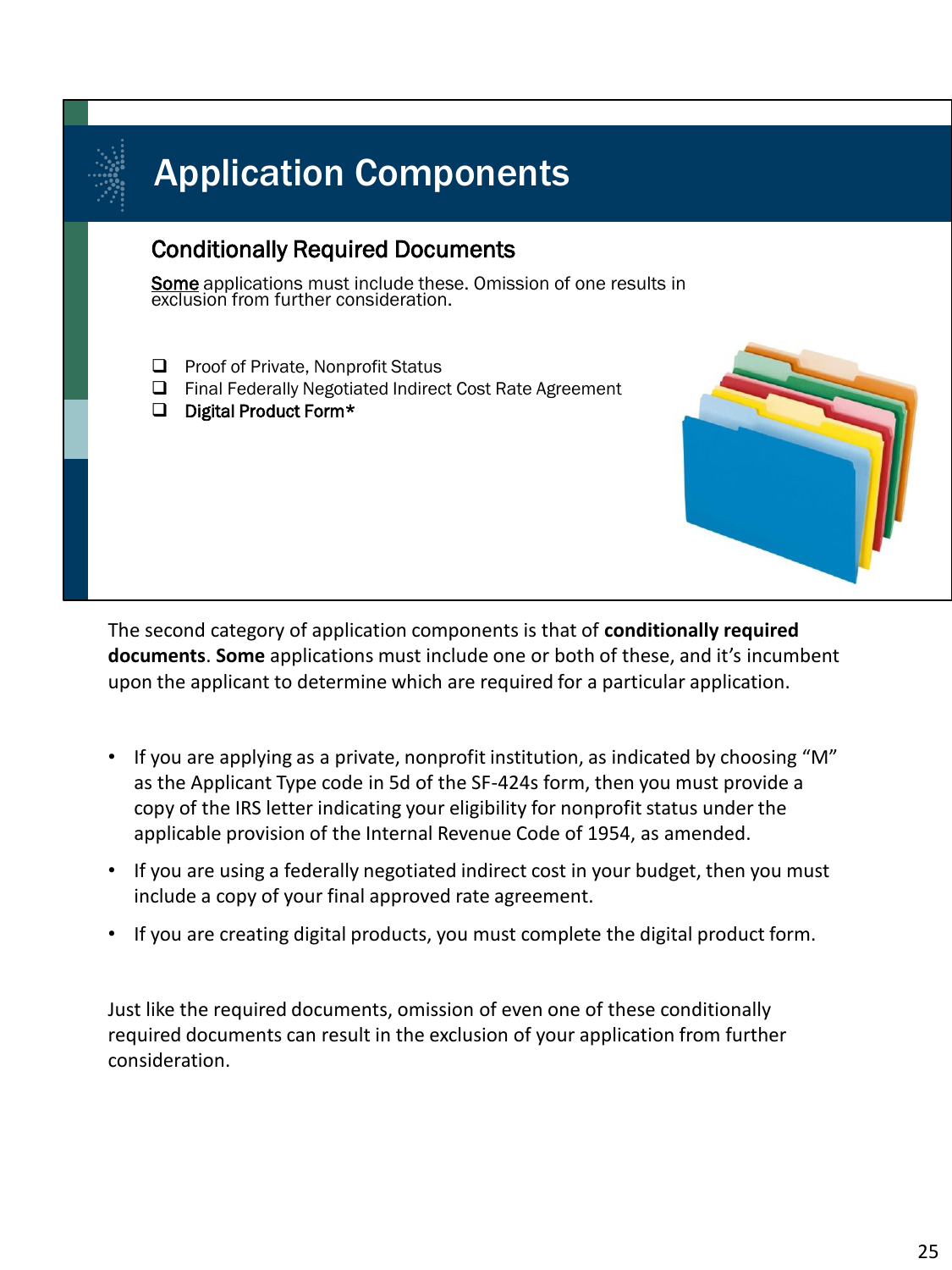## Application Components

#### Supporting Documents

These documents are completely optional.

- ❑ Letters of commitment
- ❑ Bibliography or references
- ❑ Letters of support from experts and stakeholders
- ❑ Position descriptions for project staff to be supported by grant or cost share funds
- ❑ Reports from planning activities
- ❑ Contractor quotes
- ❑ Equipment specifications
- ❑ Products or evaluations from previously completed or ongoing projects of a similar nature
- ❑ Relevant collections, technology, or other departmental plans
- ❑ Web links to relevant online materials
- ❑ Needs assessments



The third group of application components is **supporting documents, and here is a partial list of examples**. Supporting documents are completely optional. You may submit some or none. We urge you to make good decisions here and include only those that supplement the narrative and support the project description you provide in your application. This is not the place to introduce new information. We also recommend that you be respectful of your reviewers' time and avoid any temptation to include hundreds of pages of extraneous material that is not directly relevant to your project. Being judicious really does work to your benefit. **Include what is important and helpful … and stop there.**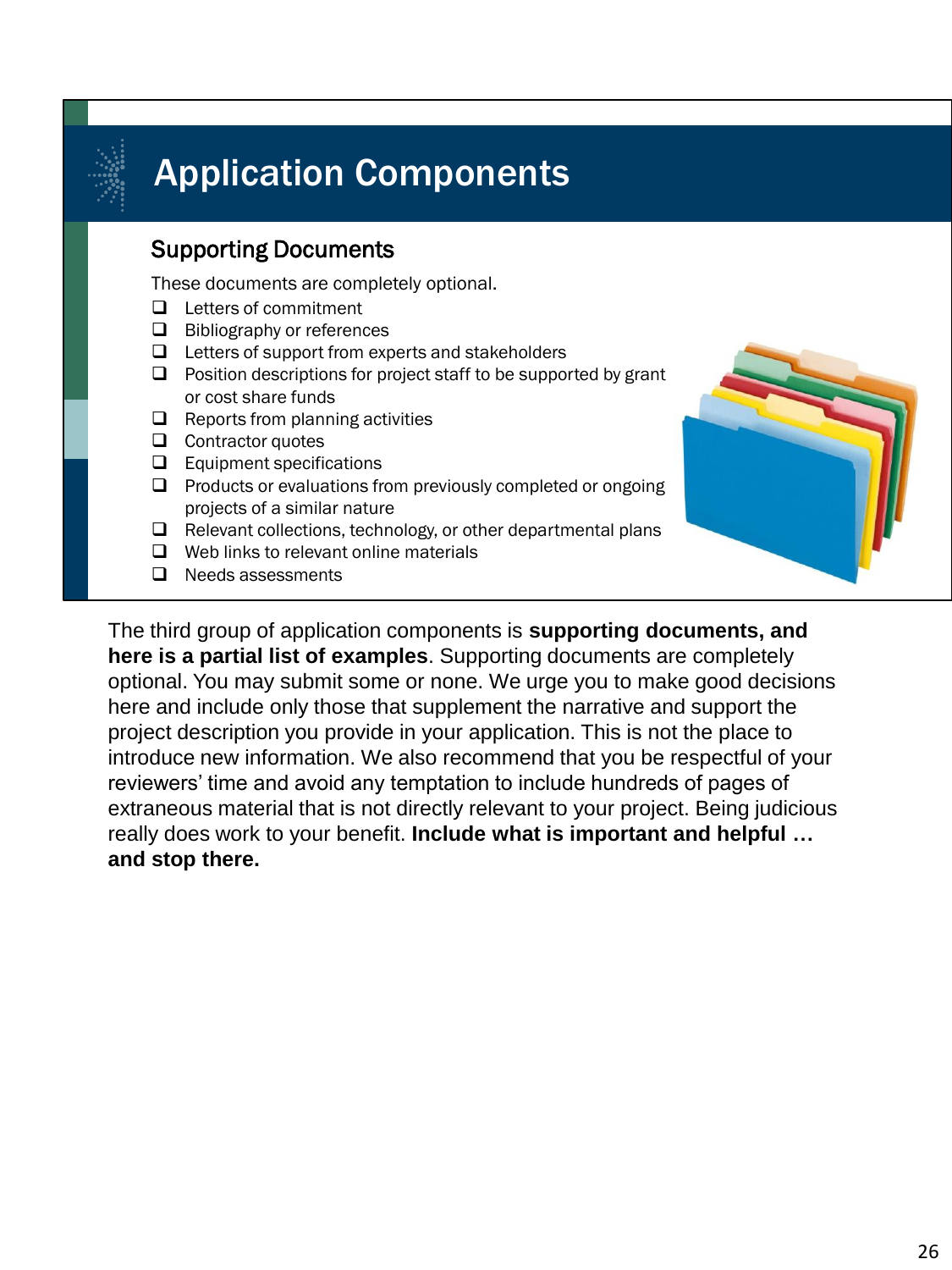## Narrative: Project Justification

#### Tell us:

- What need, problem, challenge, or opportunity will your project address, and how was it identified?
- Which of the three Project Categories (Transforming School Library Practice; Community Memory; or Digital Inclusion) does your project address?
- What best practices will inform your approach?
- How would you qualify your library as small and/or rural)?
- Who will benefit from your project? How have you engaged them in your planning?
- How will your project address the goals of APP, your selected project category, and the agency-wide goal you selected on the IMLS Supplementary Information Form ?

#### Review criteria:

- Is the problem, challenge, or opportunity to be addressed clearly identified?
- Does the proposed approach demonstrate knowledge of current best practices?
- Does the proposal sufficiently identify the institution as small or rural?
- Have beneficiaries of the project been clearly identified? Have they been involved in planning the project?
- Does the project align with the goals of the program, the selected project category, and the selected agency-wide goal?

Now we'll spend a little more time focusing on the application narrative. In this section of the narrative – the Project Justification - you should lay out the reasoning for your project. Tell us in the clearest terms possible what need, problem, or challenge you expect to address; which of the three Project Categories (Transforming School Library Practice; Community Memory; or Digital Inclusion) does your project address? what best practices you will adopt or adapt in your project; what characteristics or aspects of your institution qualifies your library as small and/or rural; who will benefit and what will the impact be for that community; and how your project will address the goals of this initiative and the project category.

Reviewers will evaluate your proposal on how well you've identified the need, problem, or challenge you hope to address and how well you've supported that with relevant evidence; whether your proposal demonstrates knowledge of current best practices, particularly any prior work funded by IMLS; how well the proposal identifies the institution as small or rural; whether you've clearly identified who or what will benefit from the project, and if this engages a particular community or communities, whether these communities have been appropriately involved in the planning; and how well the project aligns with the goals of the initiative, the project category, and the agency-wide goal you've selected in your application.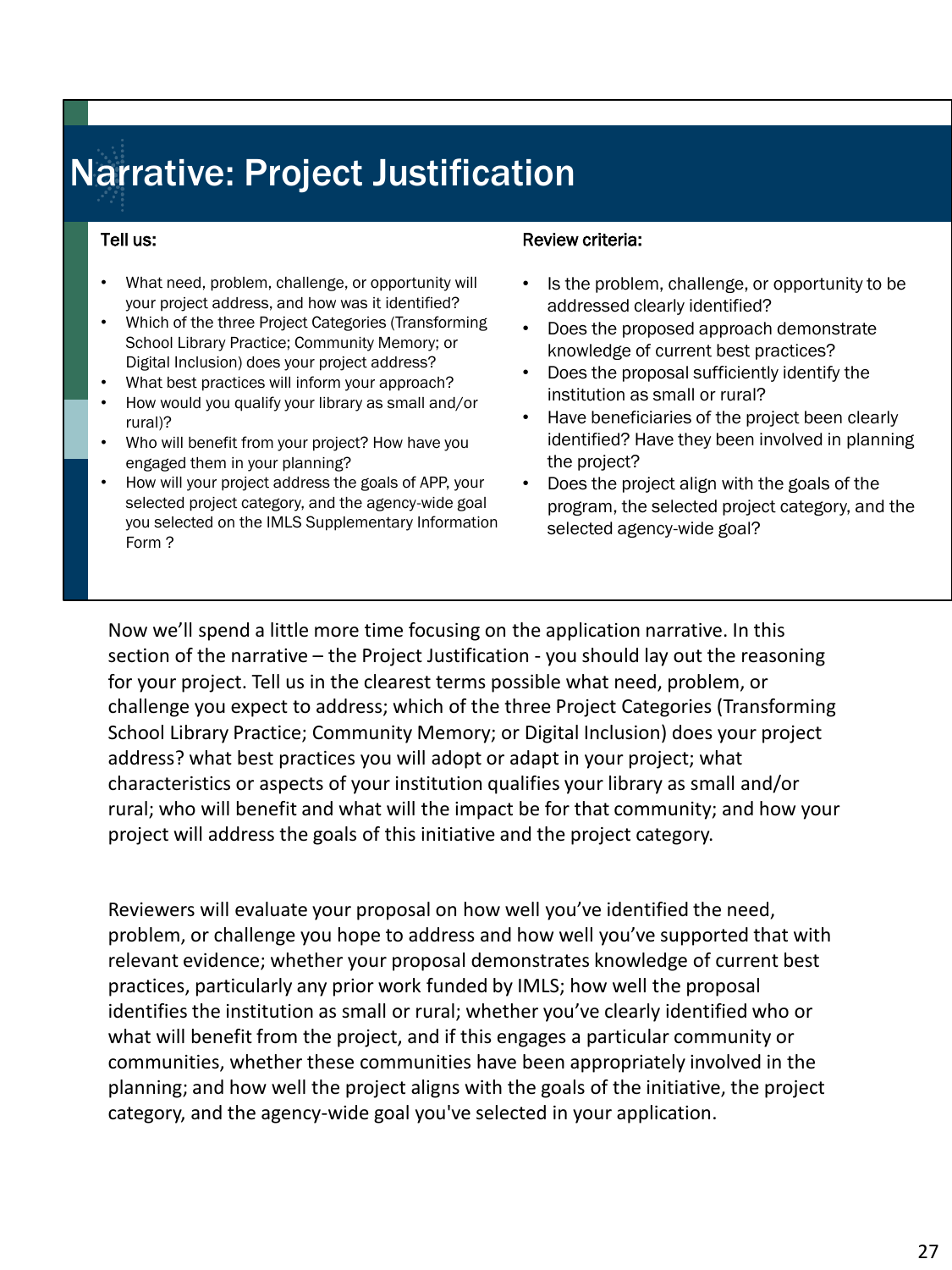## Narrative: Project Work Plan

#### Tell us:

- What specific activities will you carry out?
- Who will plan, implement, and manage your project? Which member of the project team will participate in the community of practice? Will partners be engaged and, if so, for what purpose?
- What time, financial, personnel, and other resources will you need to carry out the activities?
- What are the risks to the project and how will you mitigate them?
- How will you measure your progress and evaluate project performance?

#### Review criteria:

- Are project activities clearly articulated and appropriate for achieving project goals?
- Do the identified staff, partners, consultants, and service providers possess the experience and skills necessary to complete the work successfully?
- Has the applicant identified an appropriate member of the team to participate in the community of practice?
- Are the time, financial, personnel, and other resources identified appropriate for the scope and scale of the project?
- Are the proposed evaluation activities and performance measurements appropriate for the project?

The Project Work Plan is the part of the narrative in which you relay who will do what, when, and using what resources.

We ask you to tell us what specific activities you will undertake; who will plan, implement, and manage your project; Which member of the project team will participate in the community of practice? when and in what sequence your activities will occur; what financial, personnel, and other resources you will need to carry out the activities; any potential risks to the project and how they will be mitigated; and how you will measure progress and evaluate your project's performance.

Reviewers will evaluate your proposal on whether project activities are clearly articulated and appropriate for achieving your project goals; whether the team you've put together has the experience and skills necessary to complete the work successfully; whether the applicant identified an appropriate member of the team to participate in the community of practice; and whether the time, personnel, and financial resources identified are appropriate for the scope and scale of the project. They will also assess whether the evaluation activities and performance measures you've outlined are appropriate for the project.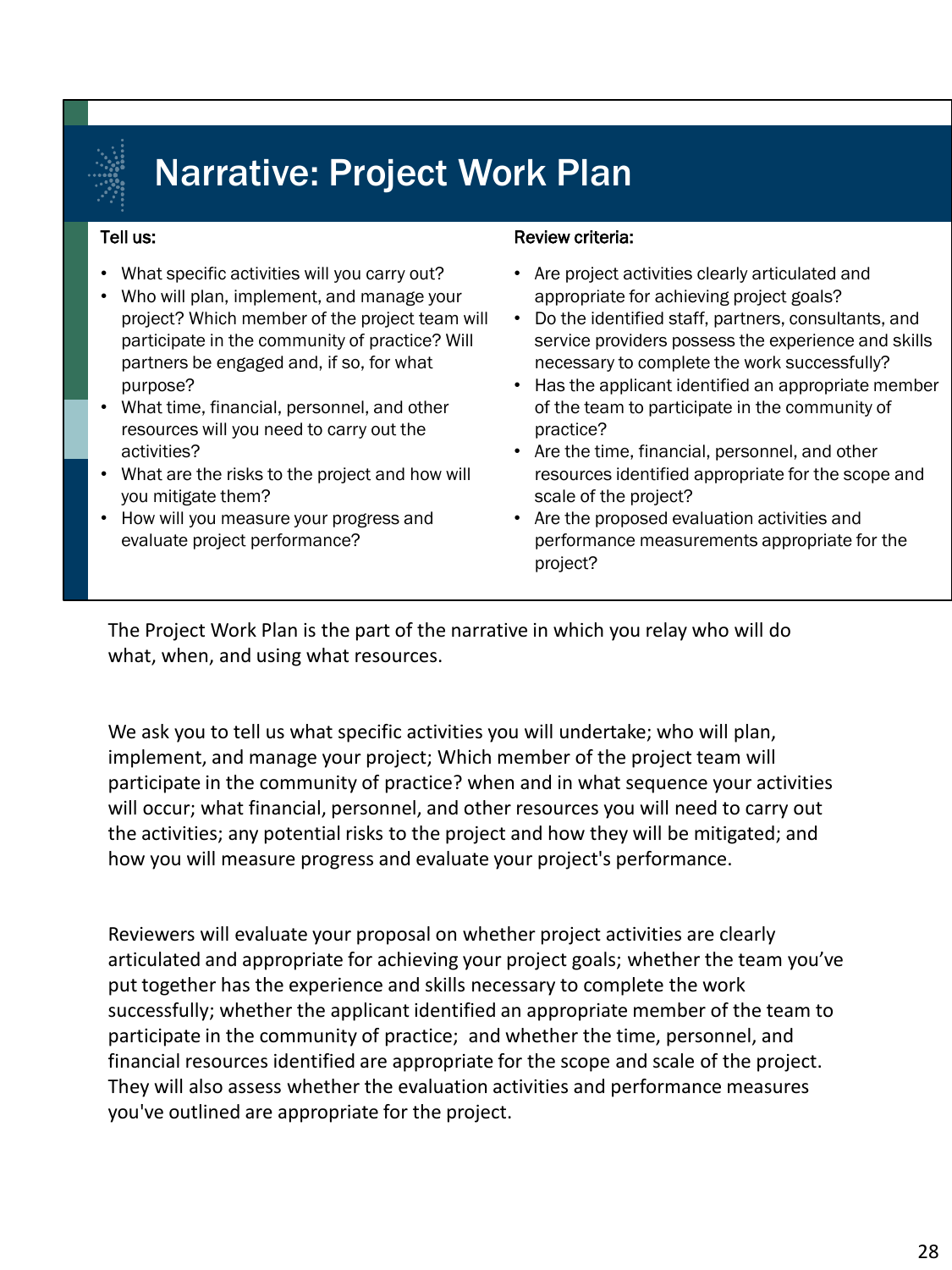## Narrative: Project Outcomes

#### Tell us:

- What are the intended outcomes and outputs of your project? How do they address the need articulated in your Project Justification?
- How do you define success for your project?
- What is your plan for collecting and reporting data on your performance goals and outcomes?
- How will you sustain the benefits of your project beyond the funding period? How will you sustain the lessons learned and knowledge gained through the community of practice?

#### Review criteria:

- Are the project's intended results clearly articulated, realistic, meaningful, and linked to the need addressed by the project?
- Does the applicant effectively define what success means for the project?
- Is the plan for collecting and reporting data on performance goals and outcomes well-designed and feasible?
- Is there a reasonable and practical plan for sustaining the benefits of the project and lessons learned and knowledge gained through the community of practice participation beyond the funding period?

The third section of your narrative - Project Outcomes - should be devoted to articulating your project's intended outcomes and outputs. This is your chance to convince the reviewers that your project will result in tangible benefits for the intended community or communities.

This is also the place where you will explain how you define success for your project, describe how you will collect and report the data on your performance goals and outcomes, and discuss how you will sustain the benefits of your project and lessons learned and knowledge gained through participation of the cohort after the funding period has ended. Reviewers will be evaluating whether you've effectively defined success for the project, developed well-designed and feasible methods for collecting and reporting data on performance goals and outcomes, and created a practical plan for sustaining the benefits of the project and the lessons learned and knowledge gained through the participation in the cohort.

So, to recap: Your narrative has three sections—Project Justification, Project Work Plan, and Project Outcomes. They're all equally important. Please write clearly, address what IMLS has asked you to address, and pay attention to the review criteria.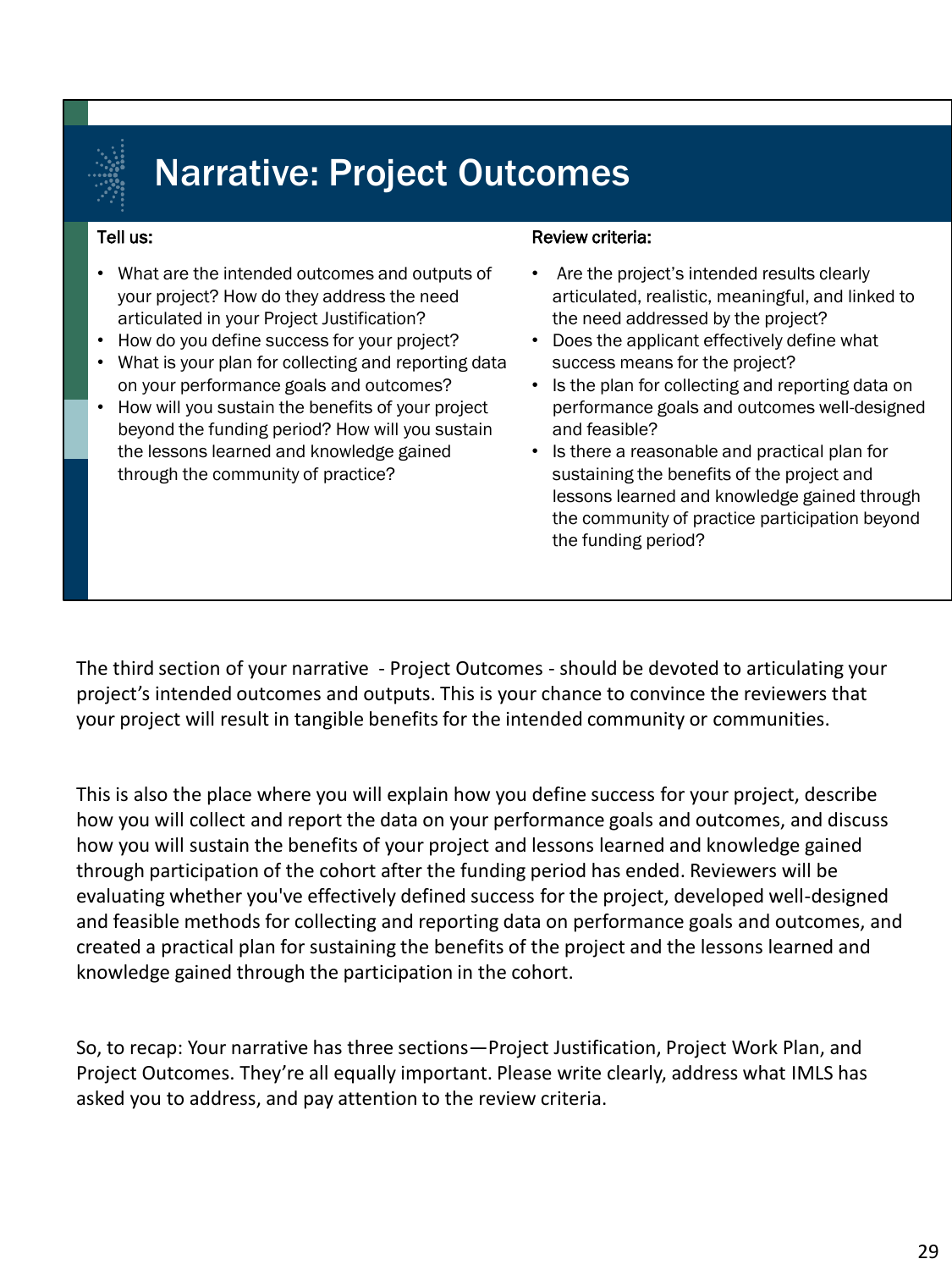

There are three places where you must register your organization in order to be able to submit any Federal grant proposal—DUNS, SAM, and Grants.gov. There is no cost to register for any of these, but they do take time, so please begin that process immediately if you have not done so already. We strongly recommend immediately checking to see if your organization has already registered, and if so, that its registrations are active through the IMLS deadlines.

First, your organization will need a DUNS number. The **DUNS** number is a unique nine-character number used to identify your organization. The federal government uses the **DUNS** number to track how federal money is allocated. The URL for acquiring a DUNS number is on the slide. DUNS stands for Data Universal Numbering System.

Next, your institution must be registered with the System of Award Management, or SAM. It's important to keep in mind that your SAM registration is good for one year and must be renewed. Please don't wait until the last minute before the deadline to register for a SAM number. We advise checking your organization's status with SAM now. If it's not your job to track your SAM registration, we recommend you contact the person at your organization whose job it is, to be sure that your registration is current and up-to-date.

Finally, you'll need an account at Grants.gov, which is the portal through which you will submit your application. You should allow several weeks for the registration process at Grants.gov. If you know that your organizations is registered, please be sure you are aware who is exactly authorized for your institution and make sure they know their login information and authentication credentials. Please don't wait until the last minute before the deadline to register for Grants.gov. We advise checking your organization's status with Grants.gov immediately.

So to recap, you must have a DUNS number, an active SAM.gov registration, and a current and functional Grants.gov registration. You must have a DUNS number to register with SAM.gov. You must have an active SAM.gov registration to register with Grants.gov. And you must have a functional Grants.gov registration to submit an application to IMLS. We recommend you initiate this process immediately if you plant to apply for a grant this fiscal year. 30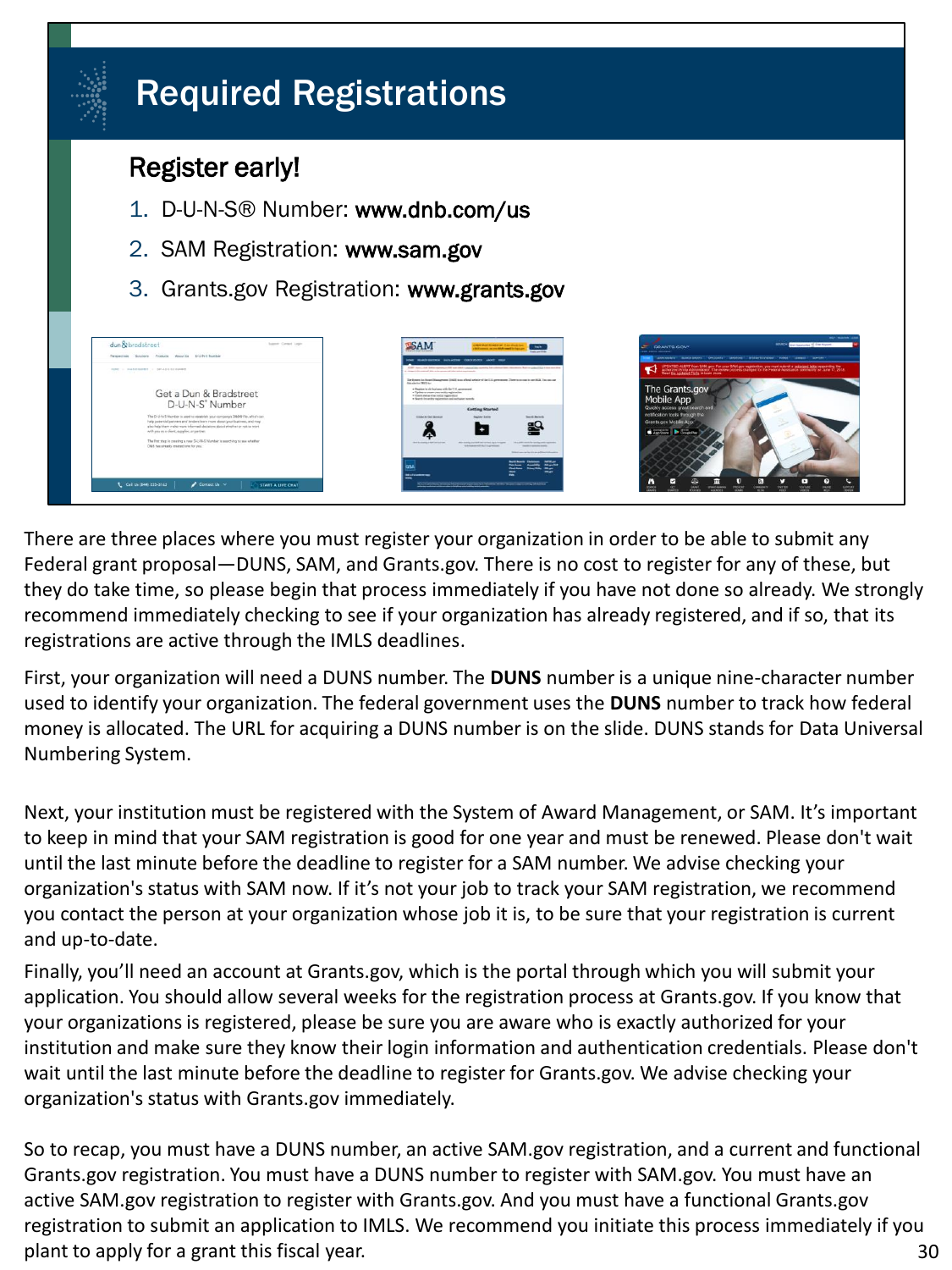## Application Tips

**IMPORTANT TO KNOW:** We can make grants only to eligible applicants that submit complete applications, including attachments, on or before the deadline. So…

- Start early.
- Become familiar with the Grants.gov Workspace.
- Do your background research.
- Revisit the Notice of Funding Opportunity frequently, and follow the narrative outline it provides. Use headings, subheadings, or numbered sections to make it easy for reviewers to read.
- Schedule a counseling call with your program officer
- Avoid generalities, acronyms, and jargon.
- Check your spelling, grammar, and math.
- Ask a colleague to review everything with fresh eyes before you submit it.
- Be sure your application is complete.
- **EXECT** Submit to Grants.gov early so you can correct any errors.

#### **Here are some important application tips:**

IMLS legislation states that we can make grants only to **eligible** applicants that submit **complete** applications, including attachments, **on or before the deadline**. So…

- Start early.
- Become familiar with Grants.gov's Workspace. This is the method you will use to submit your application package to IMLS through Grants.gov. Explore the tutorials on www.grants.gov.
- Do some background research and provide evidence in your application that you are up to date and understand current practice
- Revisit the Notice of Funding Opportunity, the NOFO frequently, and follow the narrative outline it provides. Use headings, subheadings, or numbered sections to make it easy for reviewers to read.
- Schedule a call with one of our program officers to discuss your proposal and ask questions. We want to see you succeed and we are glad to help.
- Avoid generalities, acronyms, and jargon. The people who will review your application are experts, but they may not be totally familiar with your particular field's shorthand. Make it easy for them to understand what you mean.
- Check your spelling, grammar, and math. Attention to the smallest detail is extremely important.
- Ask a colleague to review your application with fresh eyes before you submit. Ask them to act like a reviewer who's seeing this for the first time.
- Be sure your application is complete. Check it against the Table of Application Components and then review it once more.
- Submit to Grants.gov early so that any potential errors or technical issues can be addressed immediately.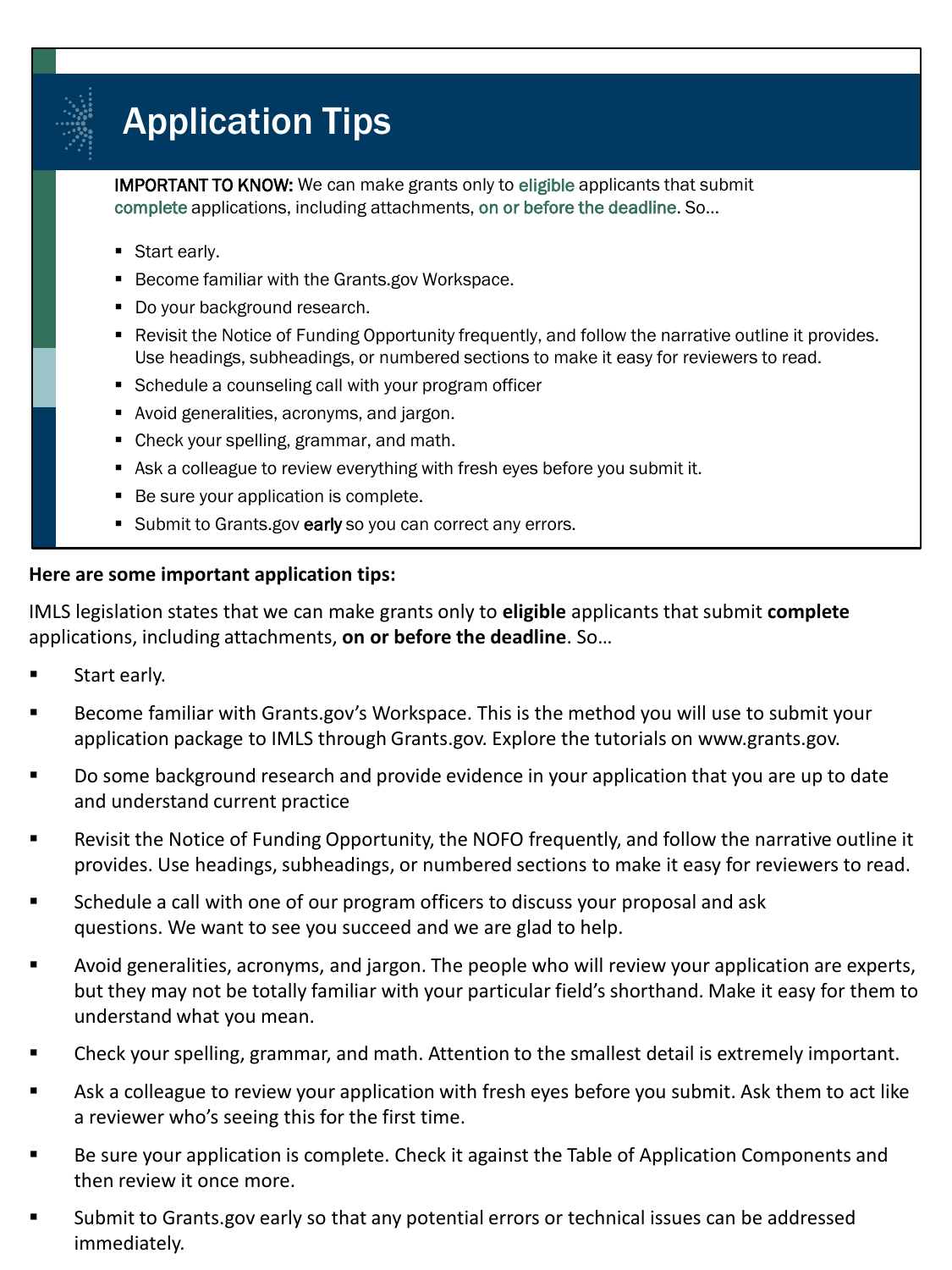

| Date                  | <b>Review Activity</b>                                                                     |  |
|-----------------------|--------------------------------------------------------------------------------------------|--|
| December 2, 2019      | Applicants submit packets through Grants.gov                                               |  |
| January-February 2020 | IMLS staff review applications for completeness and eligibility                            |  |
| March-May 2020        | Peer review period                                                                         |  |
| June 2020             | IMLS staff synthesize peer review feedback; IMLS Director makes final funding<br>decisions |  |
| <b>July 2020</b>      | IMLS notifies all applicants of funding decisions; provides reviewer comments              |  |
| September 1, 2020     | Awarded projects begin                                                                     |  |

This is the general schedule of events to show what happens to your application once we receive it. In December, you'll receive email acknowledgments that your application has been received by Grants.gov (either successfully or unsuccessfully) and that it has been forwarded to IMLS; In January, you'll receive an email from IMLS providing you with basic information and an application log number, which is what we will use to track your application. If your application is found to be incomplete or your institution is ineligible, you'll also hear from us in January or February .

From March through May, experienced and knowledgeable peer reviewers will provide scores and comments based on the criteria outlined in the Accelerating Promising Practices for Small Libraries Notice of Funding Opportunity, and IMLS staff will examine budgets, financials, and your track record with past and current grants. We then prepare materials for the IMLS Deputy Director for Libraries and the Director. By law, the IMLS Director is charged with the authority and responsibility to make final award decisions, and this happens in June.

In July, we notify all applicants by email of the award decisions and provide the scores and comments created by the reviewers. Project Directors and Authorizing Officials of funded applications receive award packets.

And on September 1 the projects begin.